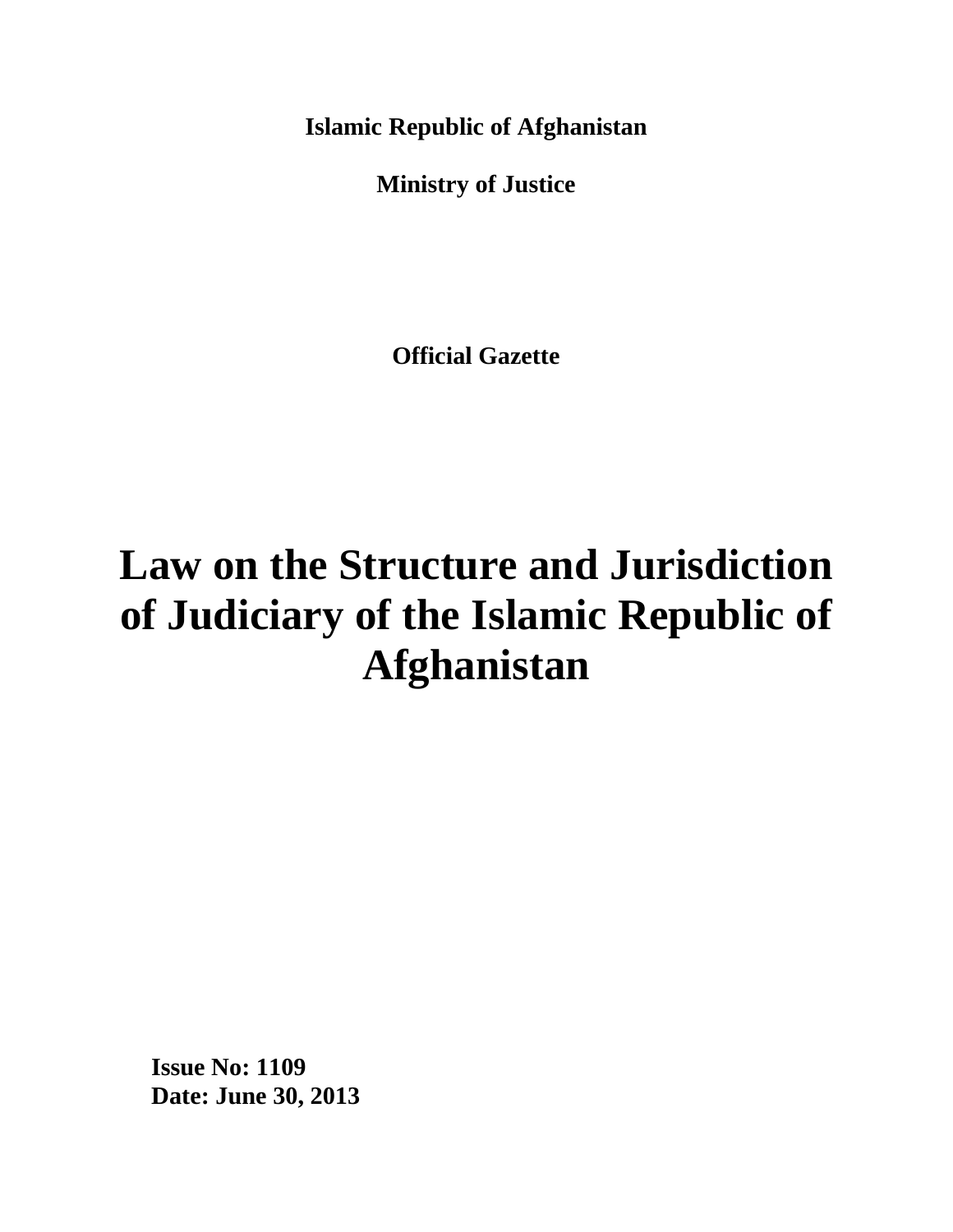## **Law on the Structure and Jurisdiction of Judiciary of the Islamic Republic of Afghanistan**

#### Chapter 1 General Provisions

**Basis** Article 1:

This law has been introduced in accordance with the provisions of articles 116 and 123 of the constitution of Afghanistan to regulate the issues relating to the structure, composition, duties and powers and privileges of the courts of the judiciary.

Independence Article 2:

The judiciary is an independent pillar of the government and performs its duties in accordance with the provisions of the law.

Ensuring justice Article 3:

The judiciary shall settle issues and disputes between natural and legal persons including the government, ensuring justice, and protecting the rights of individuals and society in accordance with the provisions of the law, in order to consolidate judicial procedures in the country.

Terms Article 4:

These terms in this law shall signify the following:

1. Upholding (Ebram): Confirmation of the verdict of the primary court by the appeals court or confirmation of the verdict of the appeals court by the Supreme Court.

2. Personnel affairs: Includes appointment, transfer, promotion, change of rank, retirement, removal of retirement, approval, acceptance of resignation, and extension of service.

3. Falsehood: A situation that results from the failure to observe the provisions of the law regarding fundamental proceedings that covers the following:

- Lack of the basis elements of the judiciary

- Issuance of a verdict that is impossible to prove

- Disqualification of one of the parties to dispute, the judicial panel or an incompetent court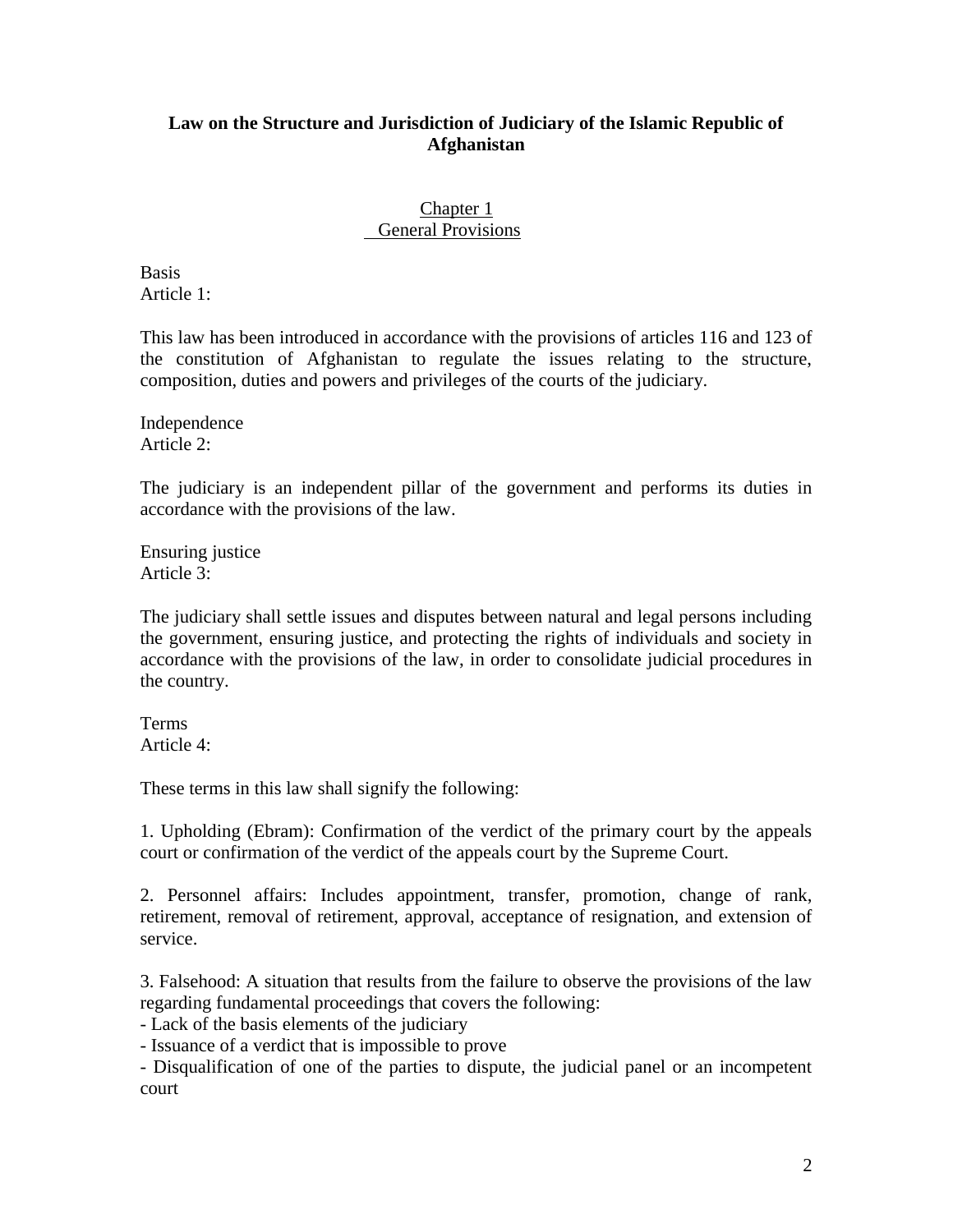4. Interpretation: Interpretation of the provision of article of law to arrive at its likely meaning

5. Reconsideration: Reconsideration of the final verdicts of courts due to the emergence of new evidence in accordance with the provisions of the law.

6. Correction of verdict: It includes:

- Correction of a formal mistake that is made unintentionally and substantial error in verdict that is free from falsehood and contradiction

- Correction of an error that has been made in the interpretation of the law and does not stem from enforceable verdict

7. Amendment of verdict: Amendment of the verdict of subordinate court in penal cases where the error results from the implementation and interpretation of a specific article of the law and the re-determination of the quality and quantity of punishment of the convict provided that the error does not result in contradiction of the spoken and written or annulment of the verdict.

8. Interpretation: Explanation of the purpose of the provision of law and establishment of the will of the legislator

9. Verdict: The judicial decision of the court that is issued at the end of the judicial procures of case in the form of a decision or ruling.

10. Final verdict: Is a verdict that could not be addressed anymore or could not be protested against and its judicial procedures have, lawfully or because of the satisfaction of the parties, come to an end or the deadline for objection has expired or the protest of the appellant has been rejected. Definite and final verdicts have the same effect.

11. Lawsuit: Is seeking right by one from others before the court

12. Supreme Court: The highest and final judicial authority that oversees the cases in terms of accurate implementation of the law

13. Decision: Is decision of the judicial officials regarding the nature of the lawsuit that is taken at the end of judicial procedures

14. Ruling: A judicial decision that subjects the case formally to judicial procedures in the court

15. Case: An event that is submitted to the court by parties regarding criminal and civil matters, public rights, personal and commercial issues and undergo judicial procedures.

16. Judge: A person who has judicial appointment and examines cases in accordance with the provisions of the law and issues verdicts.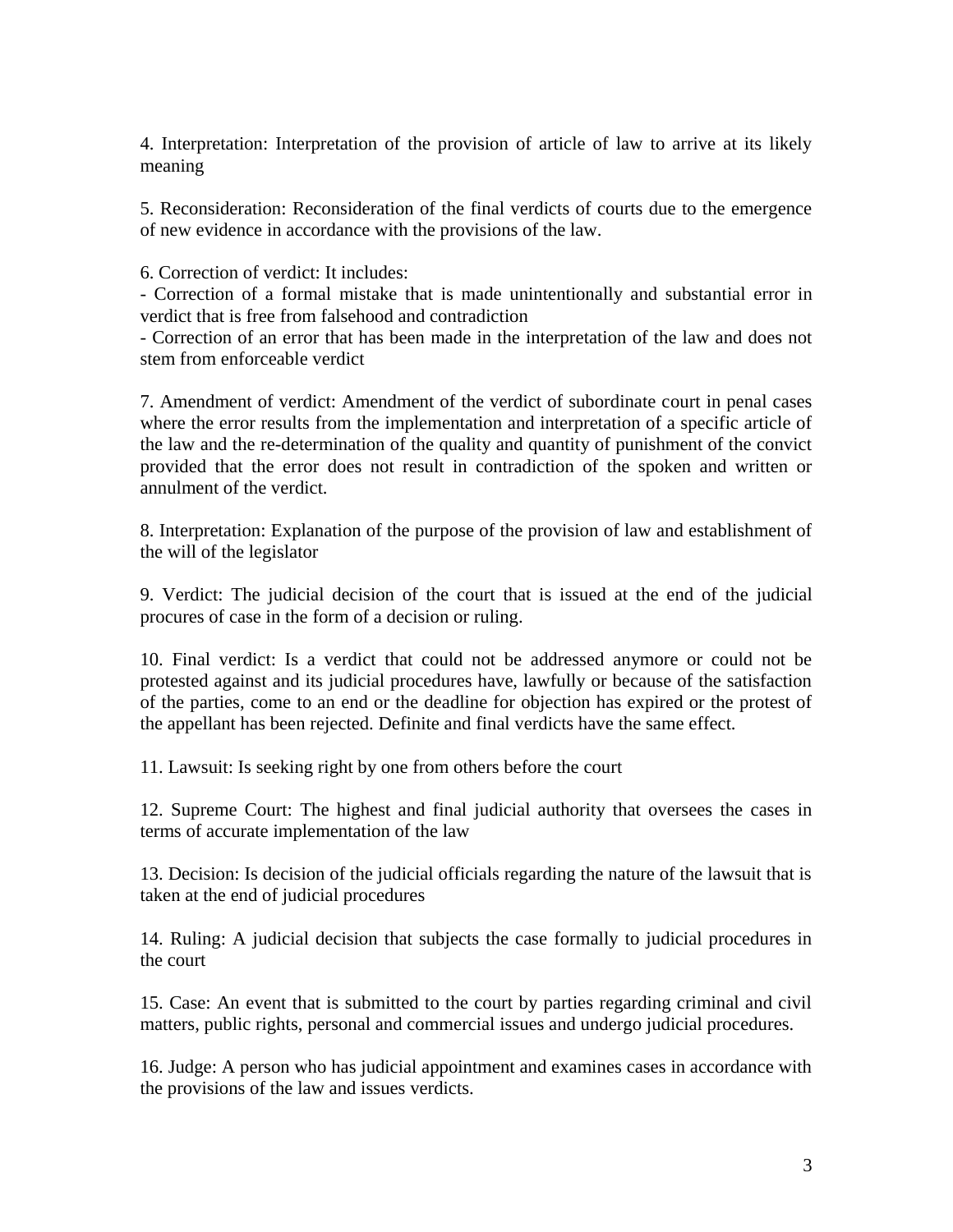17. Annulment of verdict: Annulment of the definite and final verdict of courts that is made by the high council of the Supreme Court after reconsideration.

18. Court: The legal authority that can deal with cases and issue verdicts.

19. Primary court: Legal authority that initially examines the cases in terms of form and substance.

20. Appeals court: Legal authority that examines the cases secondarily in terms of form and substance

21. Judicial advisor: A person who possesses judicial appointment and analyzes cases in the tribunals of the Supreme Court and submits his report and opinion in judicial sessions

22. Military official: A person (including officers and contractors) who serves in one of the units of the ministry of interior, national directorate for security, border forces, ministries and institutions that have military organizations.

23. Contradiction of verdict: Breaking a provision that is at odds with law or involves an error in its implementation and interpretation and includes the following:

- The decision or ruling lacks evidence

- Inconsistency of evidence in the decision with the circumstances of the case

- Failure to observe the provisions of law

- Issuance of decision or ruling as to the cessation of hostility due to the absence of the claimant

- Other offenses that impair the verdict

Composition Article 5:

(1) The judiciary consists of the Supreme Court, appeal courts and primary courts.

(2) The Supreme Court is located in Kabul, the appeal courts are located in the provincial centers and primary courts are in the centers of the cities and districts.

The Supreme Court could change the location of the courts if necessary.

(3) Mobile courts could be set up at the request of Supreme Court and endorsement of the president

Reference to courts Article 6:

Each person could submit his claim to the courts without any hindrance. Submission of claims to the courts is optional.

Objection to decision: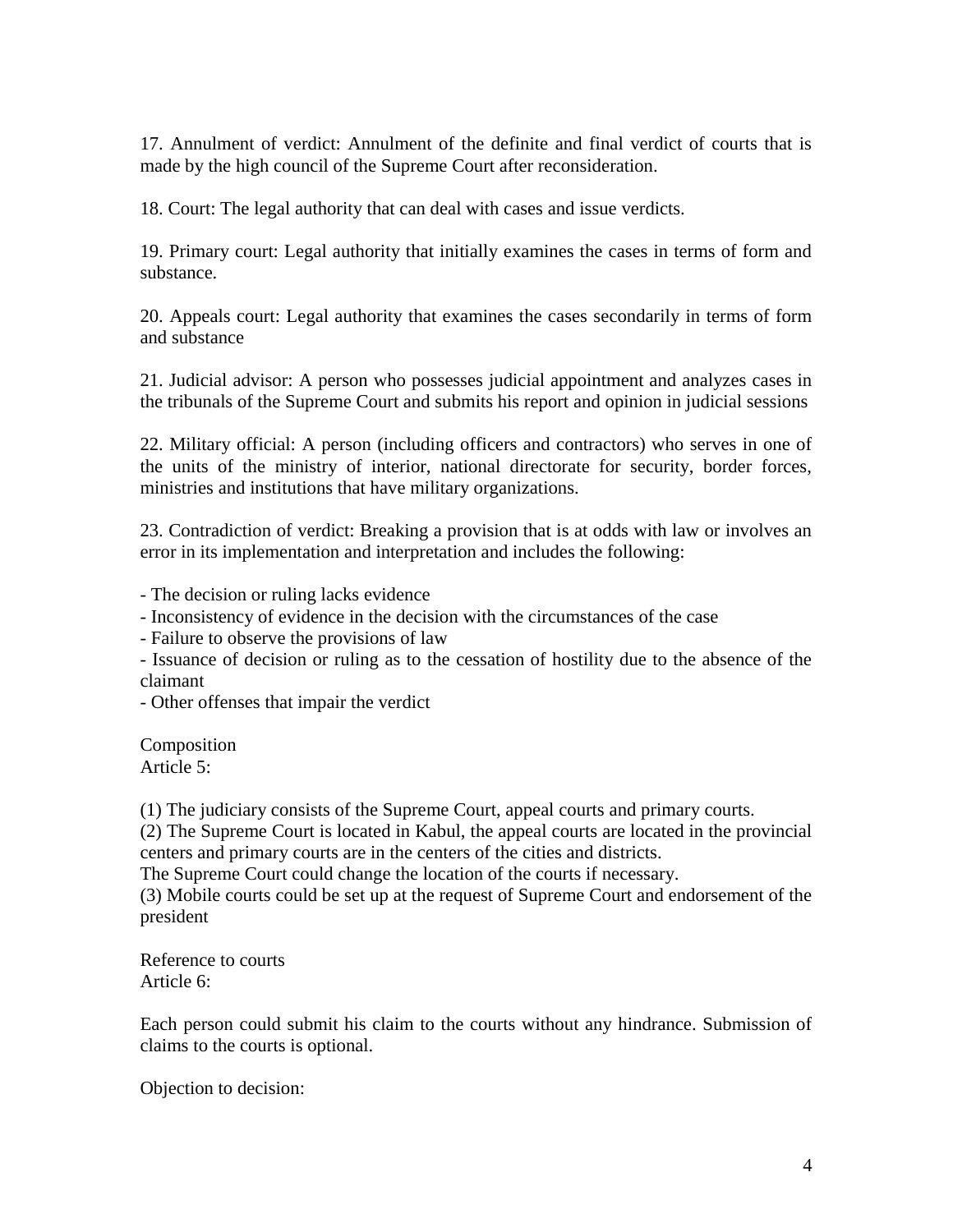Article 7:

The parties could submit their objection to the decision issued by the subordinate court to the superior court.

Final and definite decisions are exceptions.

**Jurisdiction** Article 8:

The jurisdiction of judiciary includes all the claims that have been submitted to the court by natural and legal persons including the government as the claimant or defendant in accordance with the provisions of the law

No law could under any circumstances shall remove a case or area out of the jurisdiction of judiciary as set forth in the constitution and bestow it upon another authority.

This provision does not preclude the establishment of special courts set forth in articles 69, 78 and 127 of the constitution and martial courts in relevant cases.

Manner of examination Article 9:

(1) Cases are generally examined in terms of substance, quality and content in two judicial stages (primary courts and appeal courts) unless the law dictates three or one stage.

(2) The supreme court examines the cases set forth in clause (1) to ensure accuracy in terms of compliance with the law and may based on the circumstances uphold, reverse, refute amend or annual the verdicts of the subordinate courts.

Examination of cases by judges Article 10:

(1) Cases are examined in courts in the following manner:

1. By three judges in the initial stage unless the number of existing judges in the judiciary is fewer than three people.

2. In the appeals courts by three judges

3. In the supervision stage, by one judge or more of the Supreme Court

(2) The verdicts of execution, retribution and retaliation shall be issued by joint action of three judges in all stages including appeals.

Publicity of the sessions Article 11:

Trials are held publicly in the courts of Afghanistan, and every person has the right to attend in observation of the provisions of the law, unless the court based on the interests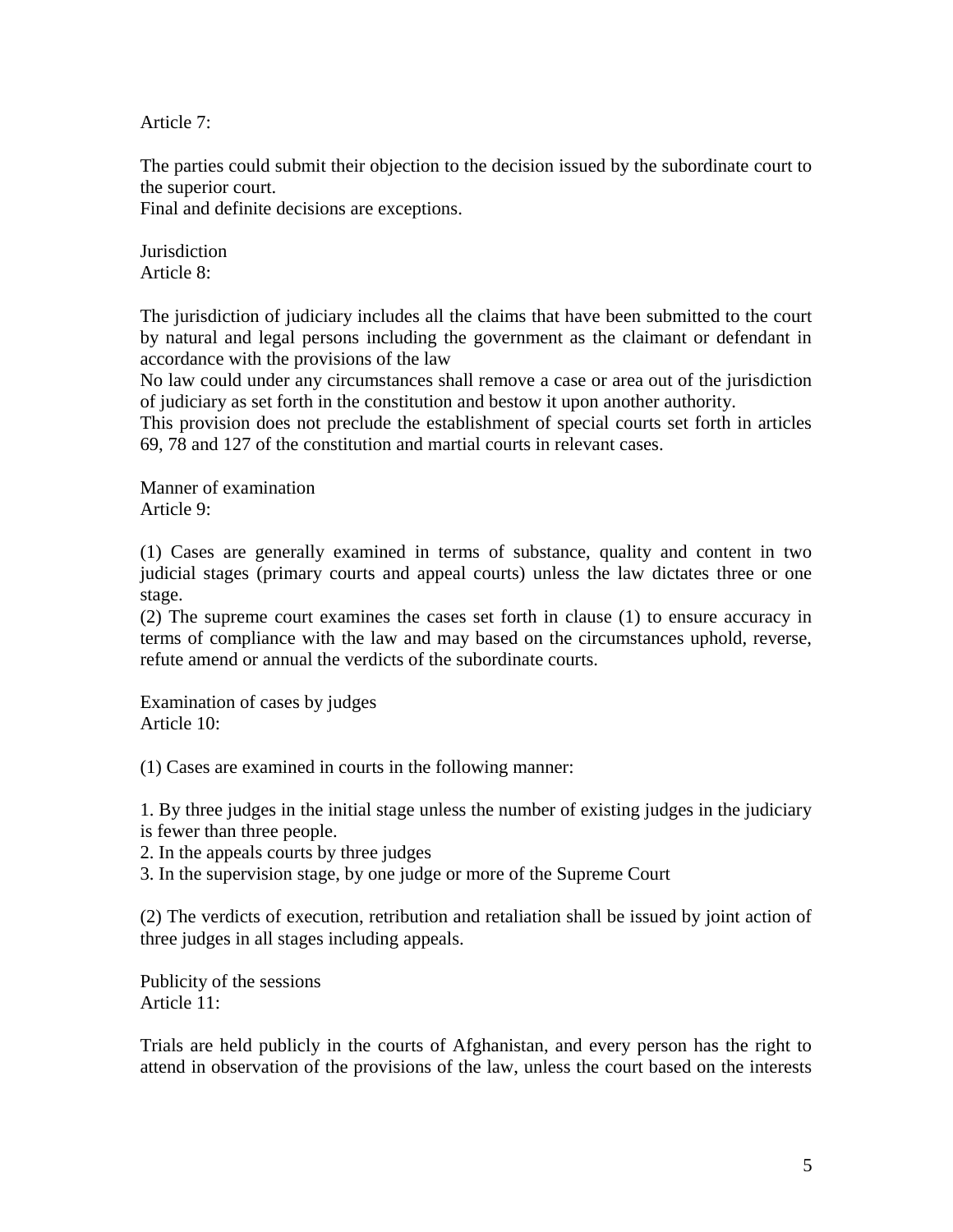of the parties or observance of public order dictates the privacy of the session. Nevertheless, the announcement of the verdict takes place in public.

Privacy of the session does not preclude the presence of adversaries, witnesses, and attorneys. In case of the large number of attendants or other considerations, the court may prohibit the presence of certain people or distribute special cards for entrance.

Reference to articles of law Article 12:

The court is obliged to mention the articles that have been invoked in the issuance of verdict.

Source of the verdicts Article 13:

The courts shall implement the provisions of the constitution and other laws in examining case.

If there is no provision in the constitution and other laws for the case in question, then examination and issuance of verdict shall be done in accordance with the provisions of article 130 and 131 of the constitution.

Enforceability of definite decisions Article 14:

All the final and definite decisions are enforceable except for the death sentence that must be endorsed by the president before implementation.

Having a translator Article 15:

If parties to a lawsuit do not know the language in which the trial proceeds, then the office for legal assistance shall provide a translator to ensure the right to be informed of the materials and documents pertaining to the case and speaking in mother tongue. The related expenses to the above shall be subject to the remuneration of experts set forth in the relevant laws.

Having an defense attorney Article 16:

Each person can appoint a defense attorney in all stages of the criminal and civil proceedings to remove the charge upon arrest or establishment of his right.

Defense lawyers shall be appointed for indigent people in criminal cases, according to the law.

Not refraining from issuance of verdict Article 17: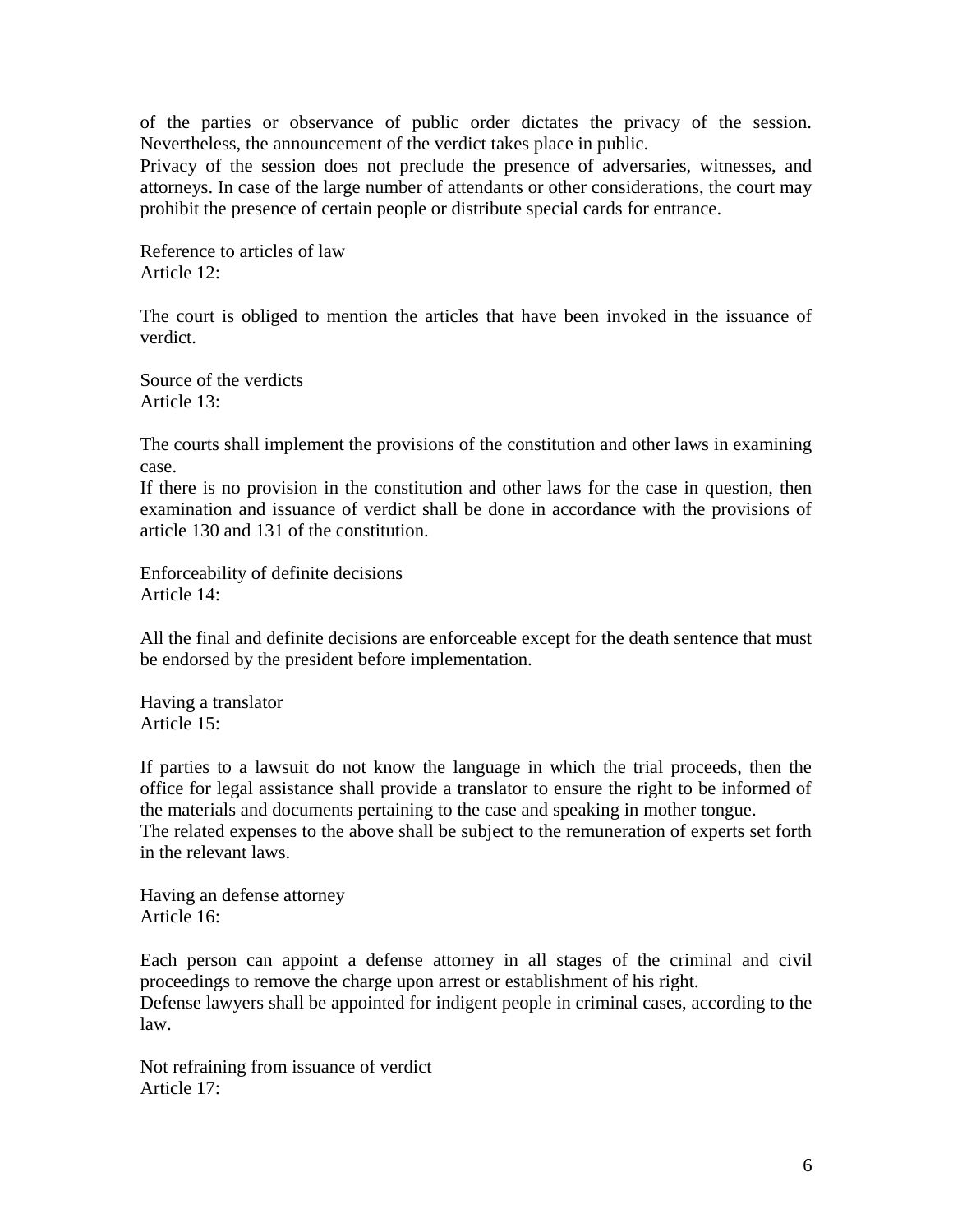The court cannot refuse to issue a verdict or a ruling regarding a case that has been submitted to it, and the case under trial shall not be dismissed before it has been decided.

Not amending the announced verdict Article 18:

The court cannot modify or amend the verdict after it has been announced. Necessary correction or explanation of the verdict is an exception.

Independence in the issuance of the verdict Article 19:

The court is independent and while examining the case shall issue its verdict on the basis of the evidence presented and within the boundaries of the provisions of the law. Examination of the case and issuance of verdict by the court shall be founded on the basis of the equality of parties before the law and observing justice and impartiality.

Non-membership in political party Article 20:

The judges cannot be member of political parties during their tenure of duty.

Not having another occupation Article 21:

The judges cannot be employed for other jobs during their tenure of duty. Teaching in judicial programs is an exception.

Preparation and processing of budget Article 22:

The budget of judiciary shall be prepared by the Supreme Court in consultation with the government and shall be presented to the National Assembly as part of the budget of government.

Implementation of the judiciary budget falls within the authority of Supreme Court.

#### Chapter Two Organization, Composition, Duties and Powers of Supreme Court

The highest judicial authority Article 23:

(1) Supreme Court is composed of 9 members and is the highest judicial organ at the top of the judiciary.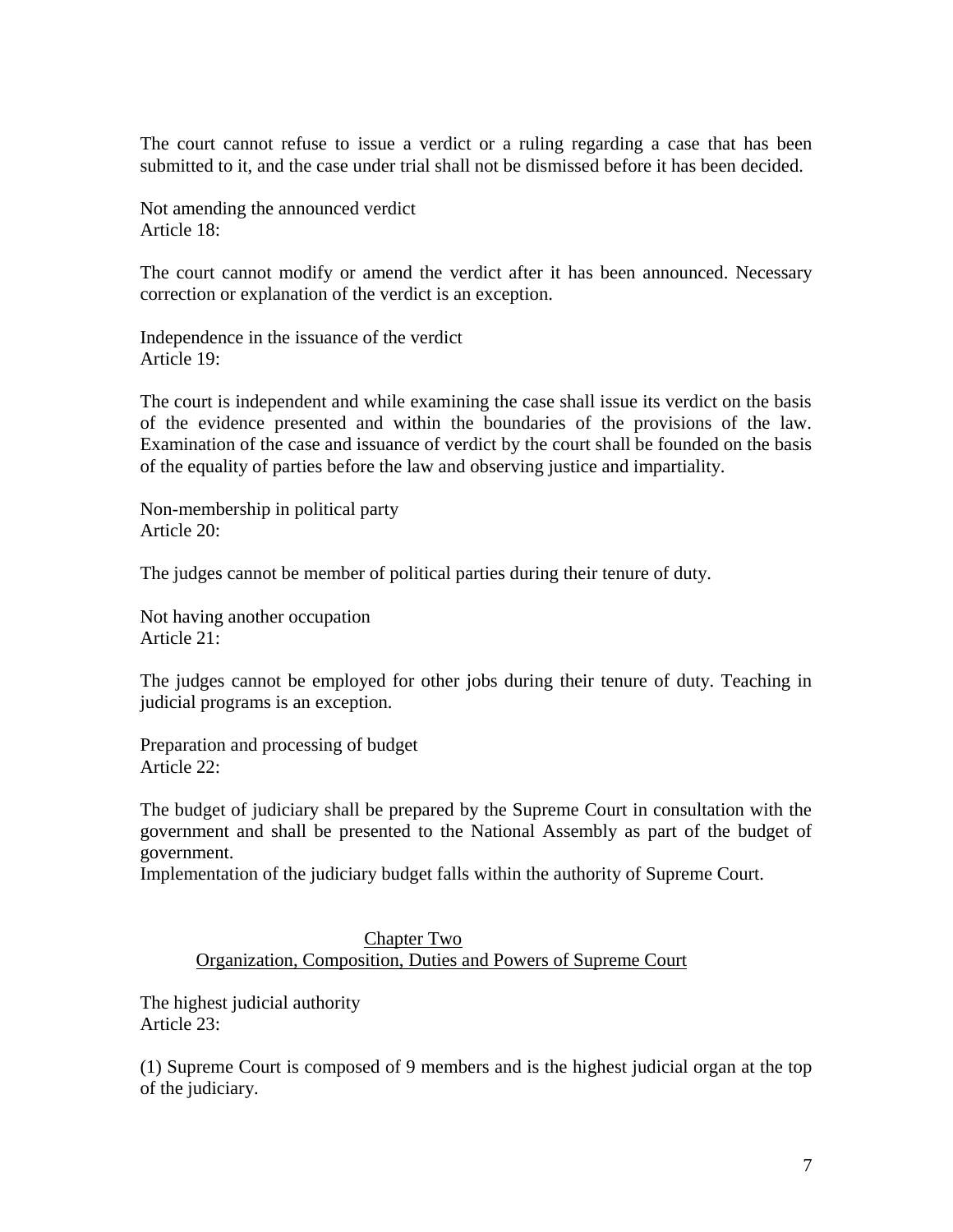(2) Supreme Court exercises its duties and authorities in accordance with the provisions of the constitution, this law and other laws.

(3) All decisions of the Supreme Court relating to leadership of the judiciary and exercise of its privileges, shall be represented by the High Council of Supreme Court

High council Article 24:

The high council of Supreme Court is composed of entire panel of the Supreme Court and it is the supreme decision- making authority in judiciary.

Appointment of the head of secretariat Article 25:

The high council of the Supreme Court shall appoint a highly educated person who has professional and judicial experience as the head of secretariat.

The head of secretariat shall manage the affairs relating to the high council of Supreme Court in accordance with the provisions of this law and other relevant laws and regulations.

Quorum of the sessions of the high council Article 26:

The quorum of high council of Supreme Court shall be made with the presence of two third of its members and its decisions shall be made by the majority of the present members.

Holding sessions Article 27:

(1) The ordinary session of the high council of Supreme Court shall be held once a week. (2) Extraordinary session of the high council of Supreme Court shall be held in the following circumstances:

1. On the order of the head of Supreme Court

2. On the proposal of attorney general and approval of the head of Supreme Court

3. At the request of one third of the members of the high council of Supreme Court

(3) The attorney general, and in his absence, the deputy to whom the powers have been delegated shall take part in the sessions of the high council of Supreme Court regarding criminal issues.

Authority to make proposal and interpret laws Article 28: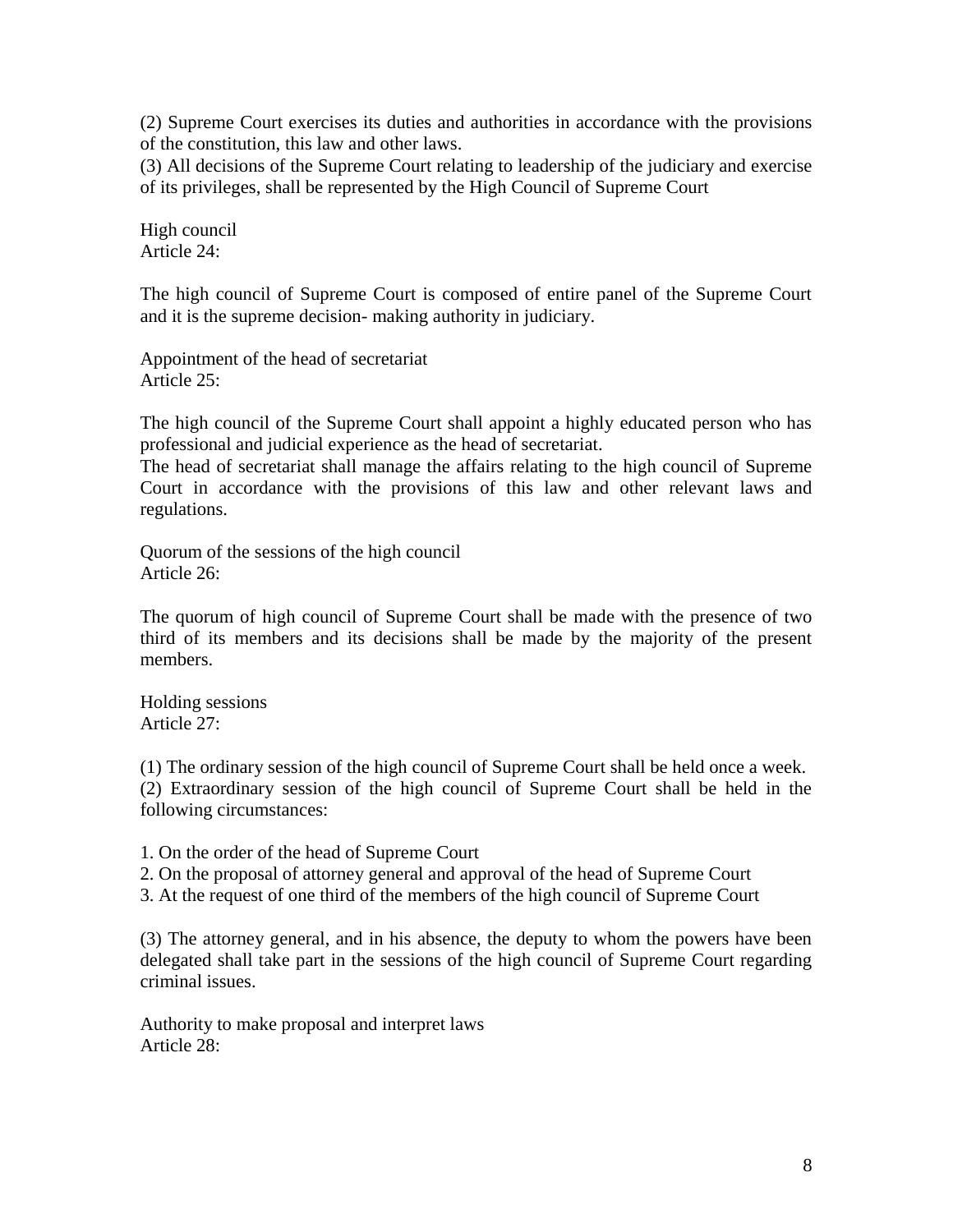High council of Supreme Court shall have the following authority with regard to formulation, making proposal and interpretation of laws:

1. Assess the conformity of laws, legislative decrees, international treaties and conventions with the constitution at the request of the government or courts

2. Interpret the constitution, laws, and legislative decrees at the request of the government or courts

3. Refusal to implement laws that are against the provisions of the constitution

4. Deal with disputes between national assembly and government resulting from implementation of the law and exercise of their legal authorities

5. Propose drafting of law for regulating the judicial affairs and submission to the relevant authority.

Points of reference of violations Article 29:

The government can submit cases where the provisions of law have been violated to the Supreme Court for interpretation and decision.

Stopping of the examination of case Article 30:

If the court, in the course of examination of cases, concludes that the decision requires interpretation of the law, then it shall stop working on the case and refer it to the high council of the Supreme Court.

Duties and judicial powers Article 31:

In the judicial field, the high council of the Supreme Court has the following duties and powers:

1. Reconsideration of the definite and final verdicts of the courts due to the emergence of new evidence on the protest of the attorney general, justice minister, and the parties in accordance with the provisions of the law

2. Resolution of conflicts on the jurisdiction of the courts in accordance with the provisions of the law

3. Turning over the power of examining the case from one court to another at the request of the attorney general or the party while there is compelling reasons and necessity.

4. Deciding the extradition of a foreign citizen that is suspected of or charged with a crime to a foreign government in accordance with the provisions of the law.

5. Deciding whether to hand over the citizen of the country who is suspected or charged with a crime to a foreign government within the boundaries of article 28 of the constitution.

6. Examination of the requests and offering explanations for the courts in order to properly implement the law and ensure the unification of the judicial proceedings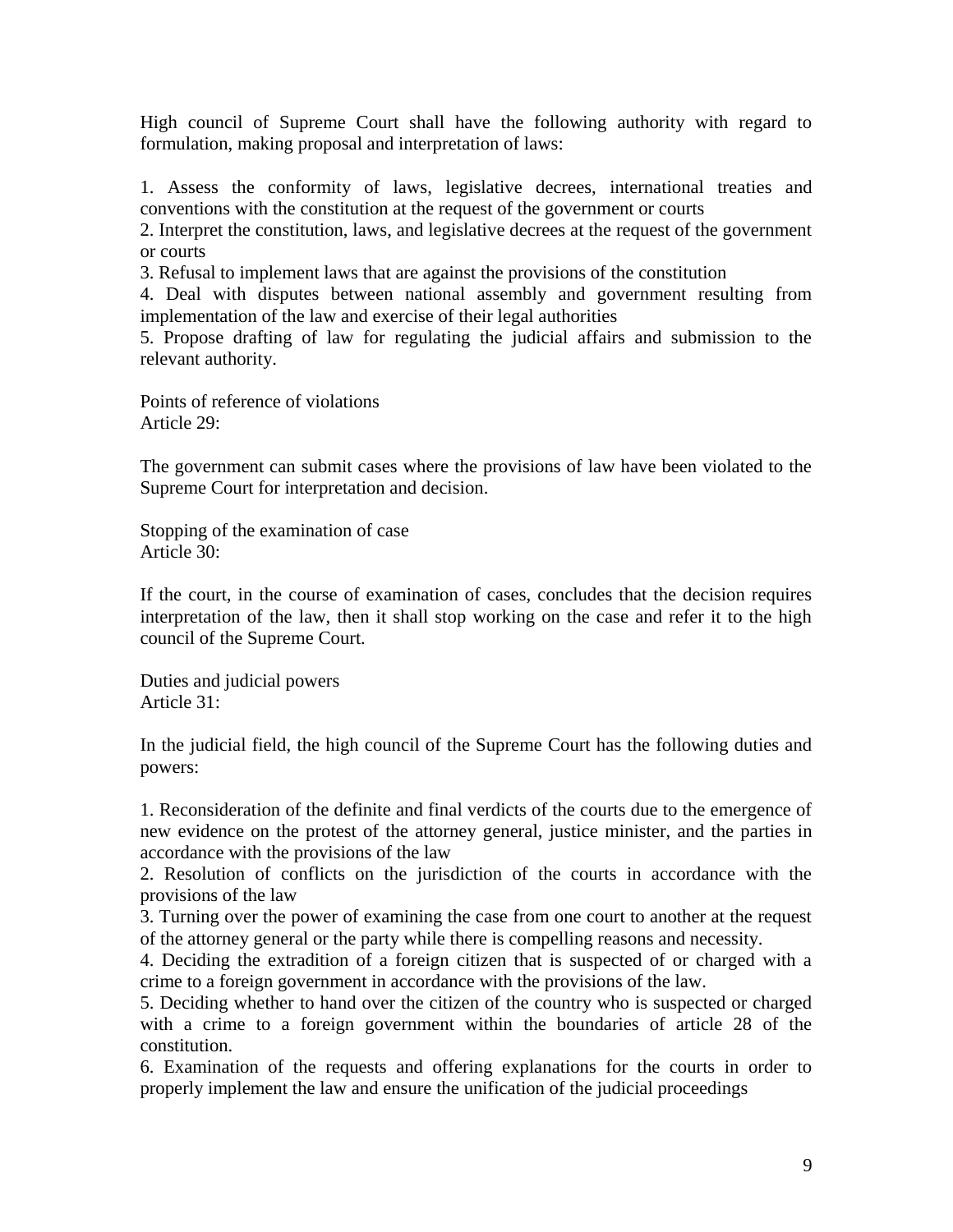7. Examination and approval of regulations, bills, guidebooks and guidelines regarding the regulation of judicial affairs

8. Examination of the suspension of judges from service upon commission of misdemeanor or felony till the endorsement of the dismissal of the judges by the president in accordance with the provisions of this law.

9. Trial of judges on crimes relating to their job

Administrative duties and authorities Article 32:

The high council of Supreme Court has the following administrative and financial duties and authorities:

1. Examination of the organization and budget of the judiciary

2. Approval of judicial appointment, transfer, promotion, acceptance of resignation, extension of service, retirement, removal of retirement and other personnel affairs of the judges in accordance with the provisions of the law.

3. Approval of the proposal for establishment of courts and determination of their judicial and administrative powers to the president

4. Approval of the proposal for appointment of judges and judicial experts to the president in accordance with the provisions of the law

5. Provision of necessary facilities for the courts

6. Adoption of necessary measures to provide judicial training in order to enhance the legal knowledge of the judges and other employees

7. Adoption of necessary measures to provide and organize educational programs for the judges and clerks and regulation of the relevant affairs

8. Examination of the annual statistic report and report of the activities of the courts

9. Examination of the results of the audit, review, studies of judicial affairs and adoption of necessary measures to eliminate the shortcomings and consolidate the performance of the courts

10. Proposal for pardon or reduction of punishment of convicted judges to the president

11. Examination of other duties and exercise of privileges set forth in this law, the constitution, and other legislative documents.

Administrative duties Article 33:

The Supreme Court performs the relevant administrative duties and privileges through the general administrative department of the judiciary.

The general administrative department of the judiciary shall be responsible to the high council of the Supreme Court for its performance.

Reconsideration of cases Article 34:

The high council of Supreme Court shall reconsider the final and definite verdicts of the courts in the following circumstances: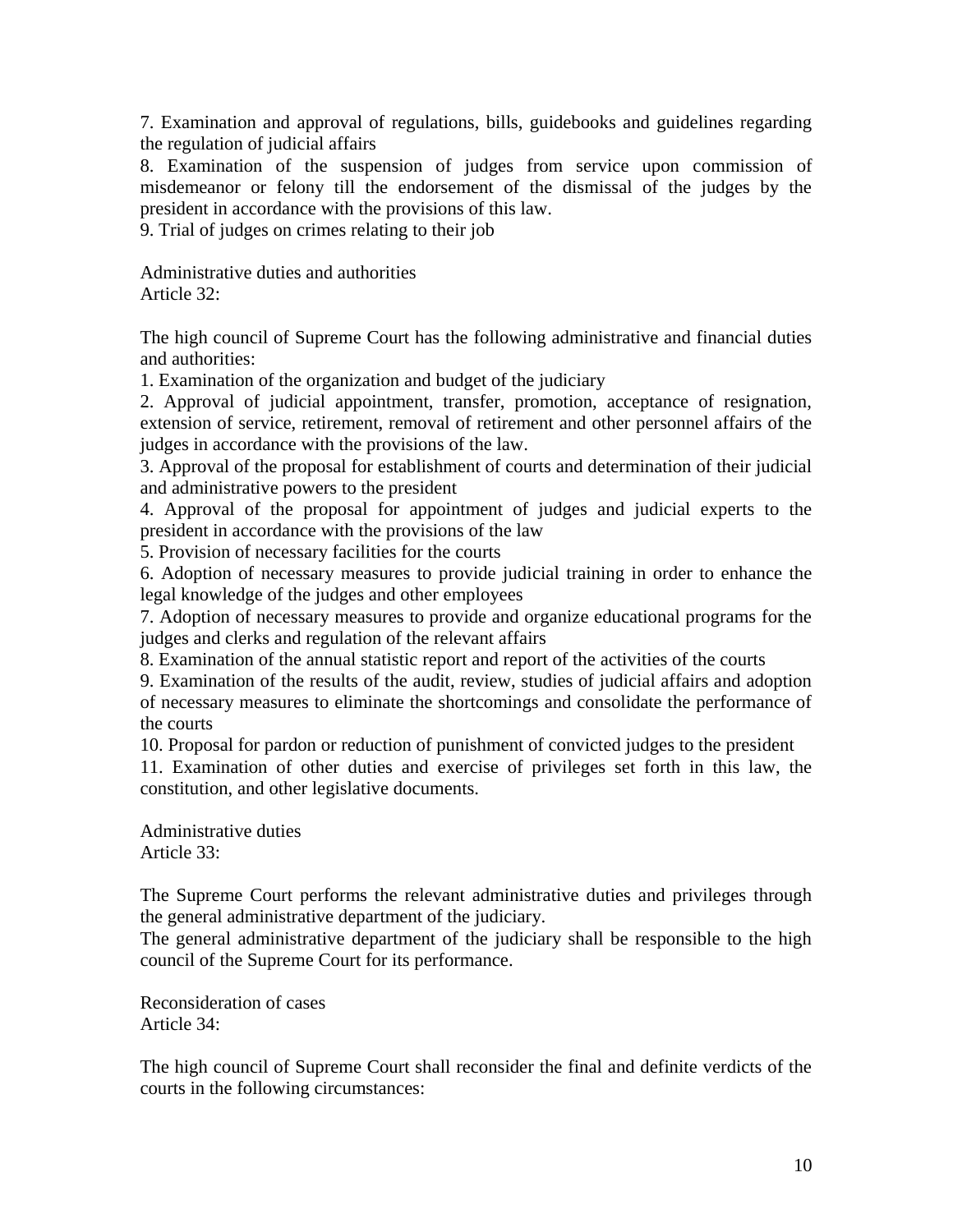In criminal cases:

1. The verdict- based facts are inconsistent with the facts on which the other final criminal decision was based.

2. When the criminal verdict is founded upon a verdict issued by a civil court and the latter is cancelled.

3. When after the verdict events happen or documents are presented that were not available during the trial and it is likely that these papers may lead to the exoneration of the convicted.

4. When forced testimony, fraud or other illegal acts by the witnesses or the experts are demonstrated during the criminal proceedings.

5. When the defendant is convicted to murder and then new evidence turns up that demonstrates the non-occurrence of the murder.

6. When the verdict is issued at the end of proceedings without official notification of the defendant or he has been denied his right to take part in the trial and consequently he has been deprived of the right to choose a defense lawyer or the reason for the absence of the convicted is not clear or the court has not been notified about this.

In civil cases, personal matters, public rights and trade issues:

1. Proving the falsehood of the testimony

2. Proving the falsehood of the deduction of the experts

3. Proving forgery and manipulation of recriminating evidence

4. Proving the inaccuracy of the translation that has been influential in the verdict

5. Provision of positive evidence by the convicted that has not been available upon the issuance of the verdict

Resubmission to the relevant court Article 35:

If the high council of Supreme Court deems the objection and the case for reconsideration and determines the new evidence effective in changing and reversing the verdict, then it shall abolish the verdict and refer the case again to the relevant competent court for reconsideration.

Deadline for reconsideration Article 36:

The deadline for the request for reconsideration regarding legal cases between natural and legal persons shall be 30 days from the date when the final verdict was issued. Criminal and public rights cases are exceptions.

Submission of request for reconsideration Article 37:

The request for reconsideration shall be submitted to the head of Supreme Court. The head of the Supreme Court shall hand over the case to the commission that has been set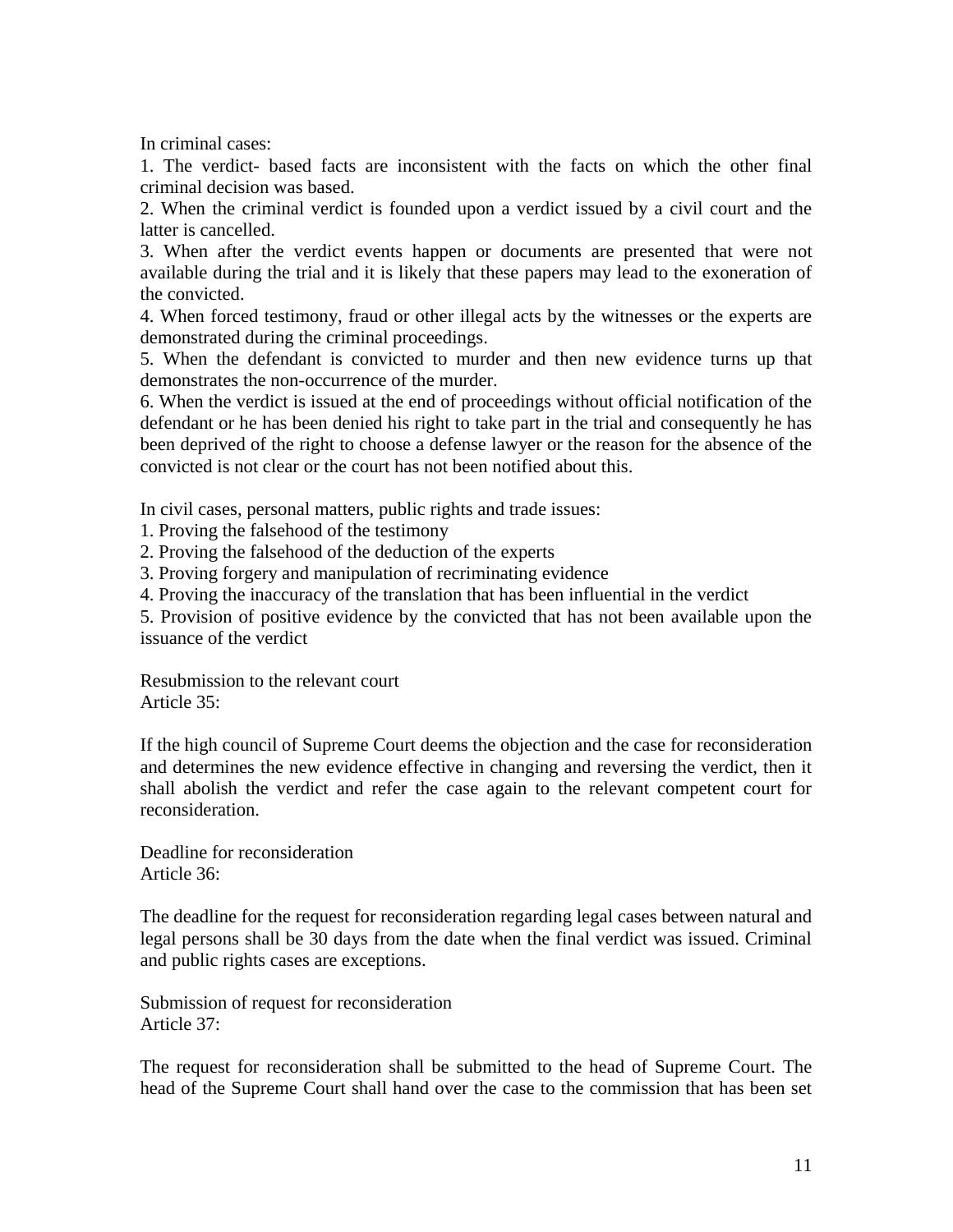up for the assessment of requests for reconsideration through the secretariat of the high council of Supreme Court. The commission shall analyze the request and report its opinion as to the acceptance or rejection of the request to the high council of the Supreme Court.

The request for reconsideration in civil cases shall not preclude the implementation of definite verdict of the court.

Appointment of revision commissions Article 38:

The high council of the Supreme Court shall appoint a commission for the revision of civil and criminal cases in the following manner:

1. The revision commission for public criminal cases is composed of an advisor from the public security tribunal, an advisor from the civil tribunal chaired by one of the members of the Supreme Court, in the public security tribunal.

2. The revision commission for criminal cases and public security is composed of an advisor from public criminal tribunal, an advisor from the civil tribunal chaired by one of the members of the Supreme Court, in the public criminal tribunal.

3. The revision commission for civil and public rights cases is composed of an advisor from trade tribunal, an advisor from public criminal tribunal chaired by one of the members of the Supreme Court, in the trade tribunal.

4. The revision commission for commercial cases is composed of a judicial advisor from the civil tribunal and an advisor from the public criminal tribunal chaired by one of the members of the Supreme Court, in the civil and public rights tribunal.

Presence of attorney general and justice minister in the revision sessions Article 39:

In judicial sessions of the high council of Supreme Court on revision of criminal cases held at the request of the attorney general, the presence of attorney general or his deputy, and the presence of justice minister or an authorized representative from the ministry which is held at the request of justice minister on revision of public rights cases, is compulsory.

Powers of the head of Supreme Court Article 40:

The head of Supreme Court represents the judiciary of the Islamic republic of Afghanistan and presiding the high council has the following duties and authorities:

- 1. Representation of the Supreme Court in national and international gatherings
- 2. General leadership of the judicial and administrative activities of the Supreme Court
- 3. Chairing the sessions of the high council of Supreme Court
- 4. Chairing the judicial sessions of the relevant courts of Supreme Court when necessary
- 5. Issuance of order to audit the activities of courts or one of the judges when necessary
- 6. Supervising the implementation of final and definite verdicts of the courts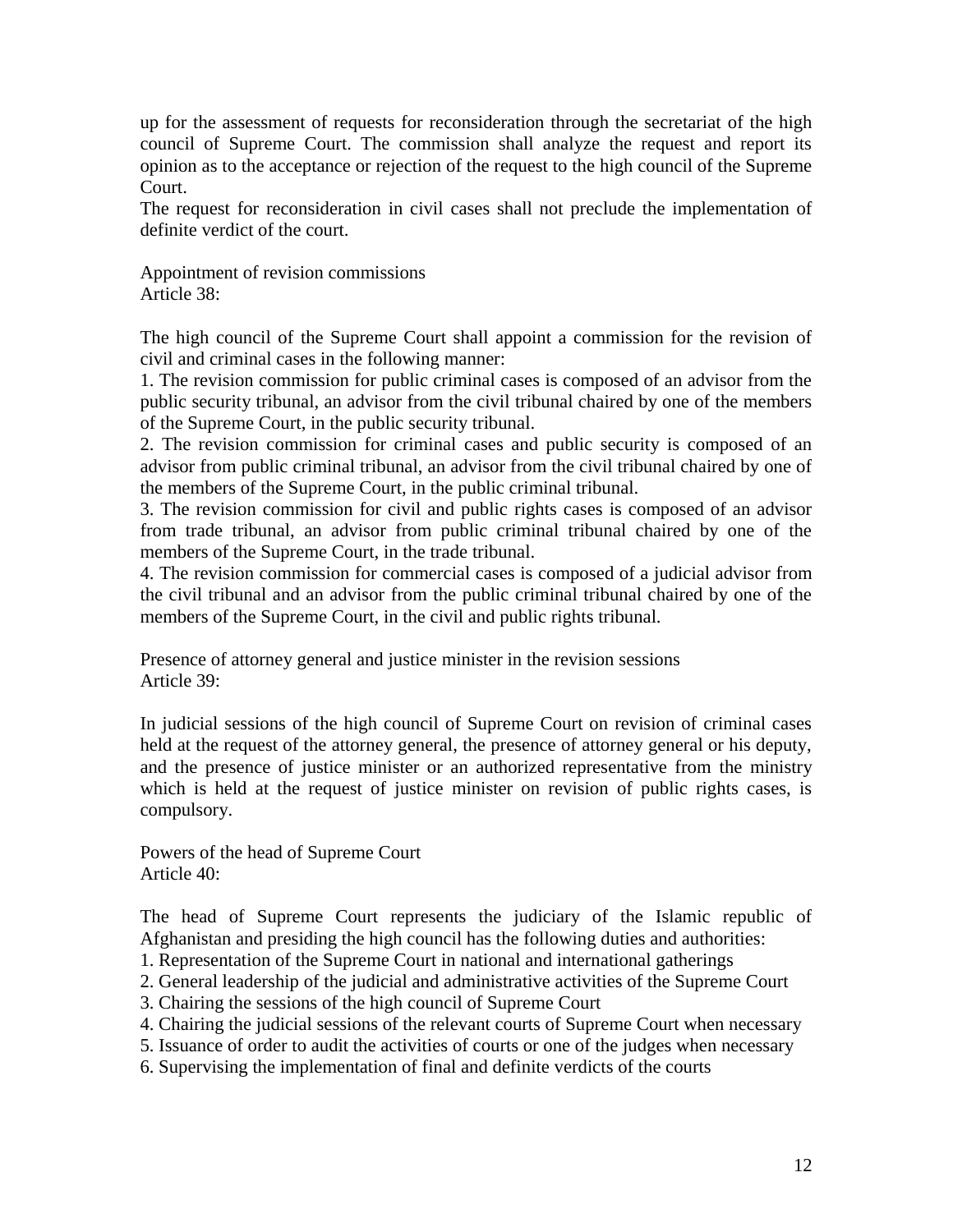7. Implementing the judiciary budget, and supervision and monitoring over its proper implementation by the relevant institutions

8. Supervising the activities of general administrative department of the judiciary and other professional, executive and administrative institutions of the Supreme Court

9. Presenting the judicial and administrative performance reports of the judiciary to the president

10. Delegating jurisdiction for examination of cases from one tribunal of the Supreme Court to another when necessary

11. Performance of other duties and authorities set forth in the constitution, this law and other legislative documents

Delegation of authority

Article 41:

Head of the Supreme Court shall delegate his responsibilities in case of illness, absence or leave to one of the members of Supreme Court.

Tribunals of the Supreme Court Article 42:

(1) The Supreme Court comprises the following tribunals:

- 1. Public criminal tribunal
- 2. Public security tribunal
- 3. Civil and public rights tribunal
- 4. Commercial tribunal
- 5. Tribunal for military crimes and crimes against national and international security

(2) Other tribunals could be established on the proposal of the Supreme Court and endorsement of the president

(3) Each tribunal of the Supreme Court is headed by one of its members approved by the high council of the Supreme Court

Powers of head of the tribunal Article 43:

Heads of the tribunals have the following duties and powers:

1. Leadership of the activities of the relevant tribunal

2. Holding sessions of the relevant tribunal and chairing them

3. Regulation of the affairs of the relevant tribunal and submission of report to the high council

In the absence of the head of the tribunal, the head of the Supreme Court shall assign one of its members to act as the head.

Judicial advisors Article 44: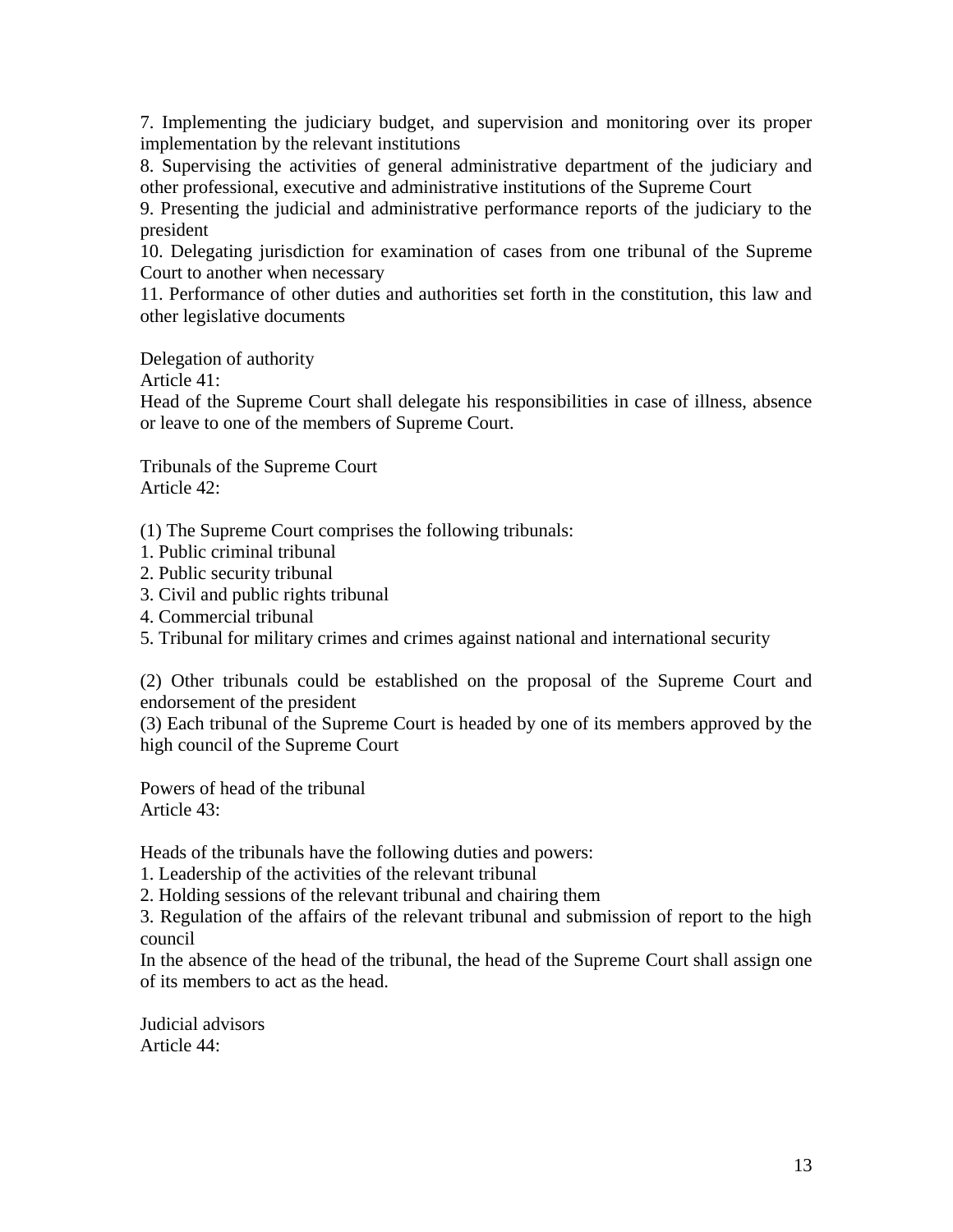(1) The Supreme Court has judicial advisors that are assigned to different tribunals when necessary

(2) The advisors of the Supreme Court are chosen from among people who have competence, knowledge and qualifications and have at least 15 years of experience and actual judicial service

(3) The number of advisors shall be determined by the Supreme Court and shall be taken into account upon the preparation of the organization and the judiciary budget.

Duties of the advisors Article 45:

The advisors of the Supreme Court analyze and evaluate the cases and submit their reports to the judicial sessions and are responsible for the accuracy of the reports, analyses and evaluations of the cases.

Manner of activity Article 46:

The manner of activity of the judicial advisors shall be regulated by a separate regulation.

Reversal of judgment and referral to a subordinate court Article 47:

(1) If during the examination of a disputed judgment, the tribunal of Supreme Court realizes that the issued decision of the subordinate court is against the law or involves an error in its implementation and interpretation, then it shall reverse the judgment and refer it to the subordinate court for a verdict consistent with the law.

(2) If the error in the implementation of the law or its interpretation does not have any impact upon the verdict and it is basically correct and consistent with the law, then having corrected it, the relevant tribunal can confirm it.

(3) The tribunal of the Supreme Court can also rely upon other inconsistencies noticed even if they are not disputed

(4) If during the examination of a disputed decision, the tribunal of the Supreme Court realizes that the decision of the subordinate court is inconsistent with the law or involves an error in implementation or interpretation, then it shall amend or correct it.

Reference due to falsehood Article 48:

(1) If the tribunal of Supreme Court reverses the disputed decision due to the falsehood in the verdict or fundamental performance impacting the verdict, then it shall refer the case to the court along with an explicit mention of the reasons.

The court shall re-examine the reversed case by judges that did not take part in the previous verdict.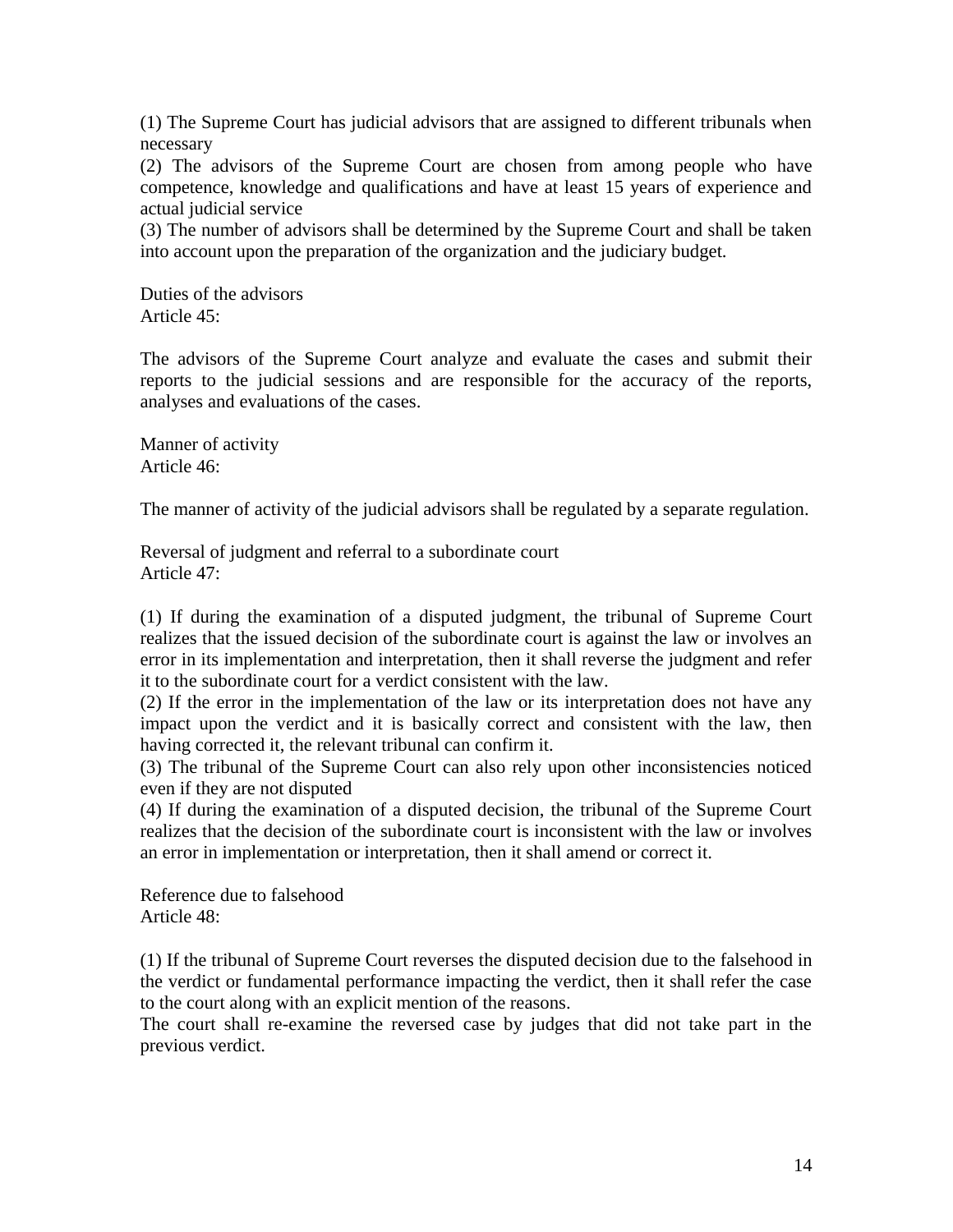(2) If the new verdict is again disputed and the tribunal of the Supreme Court accepts the objection, then it shall reverse the verdict and refer the case along with guidelines for reexamination to a similar court. The verdict of the similar court shall be final.

Enforceability of the verdicts and rulings Article 49:

Verdicts, rulings and guidelines of the superior courts on re-examining the cases of the subordinate courts are enforceable.

General administrative department of the judiciary Article 50:

(1) The general administrative department functions to better regulate the executive, administrative and judicial affairs and ensure essential reforms and is headed by the general director.

(2) The general director of the judiciary must have the following features:

1. Be an Afghan citizen

2. Must not be younger than 35 years of age upon appointment

3. Be well-educated and have enough experience in the administrative affairs of the justice system

4. Have a good reputation and disposition

5. Must not have been convicted by court of crimes against humanity and felony or violation of political rights

(3) The general director of the judiciary is appointed on the recommendation of the Supreme Court and endorsement of the president.

Professional and administrative institutions Article 51:

The Supreme Court has professional and administrative institutions that function within the framework of the general administrative department of the judiciary.

The structure and code of conduct of the professional and administrative institutions of the Supreme Court shall be regulated by the relevant regulations and acts.

Chapter Three Structure, composition and powers of the appeal courts

**Structure** Article 52:

An appeal court shall be established in the center of each province.

The appeal court is composed of general director, heads of the tribunals and members. The general director of the appeal court shall be chosen from among judges that have competence and capacity and at least 10 years of experience.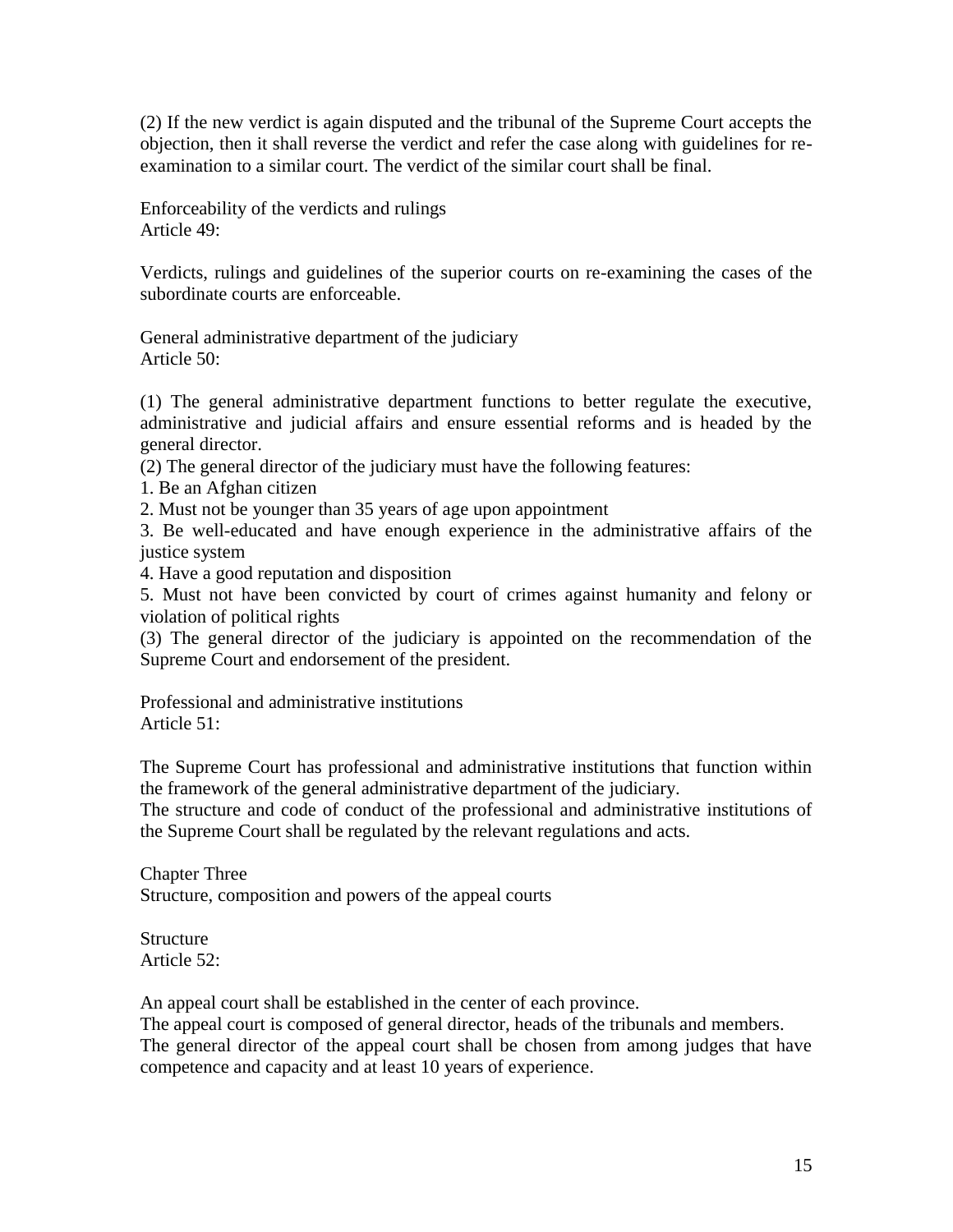The general director of the public criminal tribunal shall simultaneously act as the head of the appeal court.

The composition of the tribunals of the appeal courts Article 53:

The appeal courts have the following tribunals:

- 1. Public criminal tribunal
- 2. Public security tribunal
- 3. Civil and personal matters tribunal
- 4. Public rights tribunal
- 5. Trade tribunals

The number of judicial members in each tribunal cannot exceed 6 people.

The Supreme Court can, when necessary, establish other tribunals within the framework of the appeal courts after the endorsement of the president.

Examination of verdicts and rulings Article 54:

The appeal court shall re-examine the verdicts and rulings of subordinate in accordance with the conditions set forth in this law and other laws.

The appeal court shall consider all the circumstances and facts of the case and can correct, reverse, amend, confirm or overturn the verdicts of the subordinate courts in accordance with the law.

Finality of verdicts and rulings Article 55:

The verdicts and rulings of the appeal courts are in the following circumstances final and definite:

1. When the two parties are satisfied with the verdict

2. After the deadline for appeal has expired

3. When the value of the thing in question in civil, public rights and personal matters cases is below 200,000 Afghanis and in commercial cases 500,000 Afghanis.

4. When the criminal nature of the case is obscenity or misdemeanor where only cash penalties are announced.

5. Other cases that have been foreseen in the law.

Duties and authorities of head of appeal court Article 56:

The head of appeal court shall have the following duties and authority:

Guidance and management of the activities of tribunals and related administrative offices Chairing the judicial sessions of the tribunals, if required.

Temporary assigning of member of one tribunal to another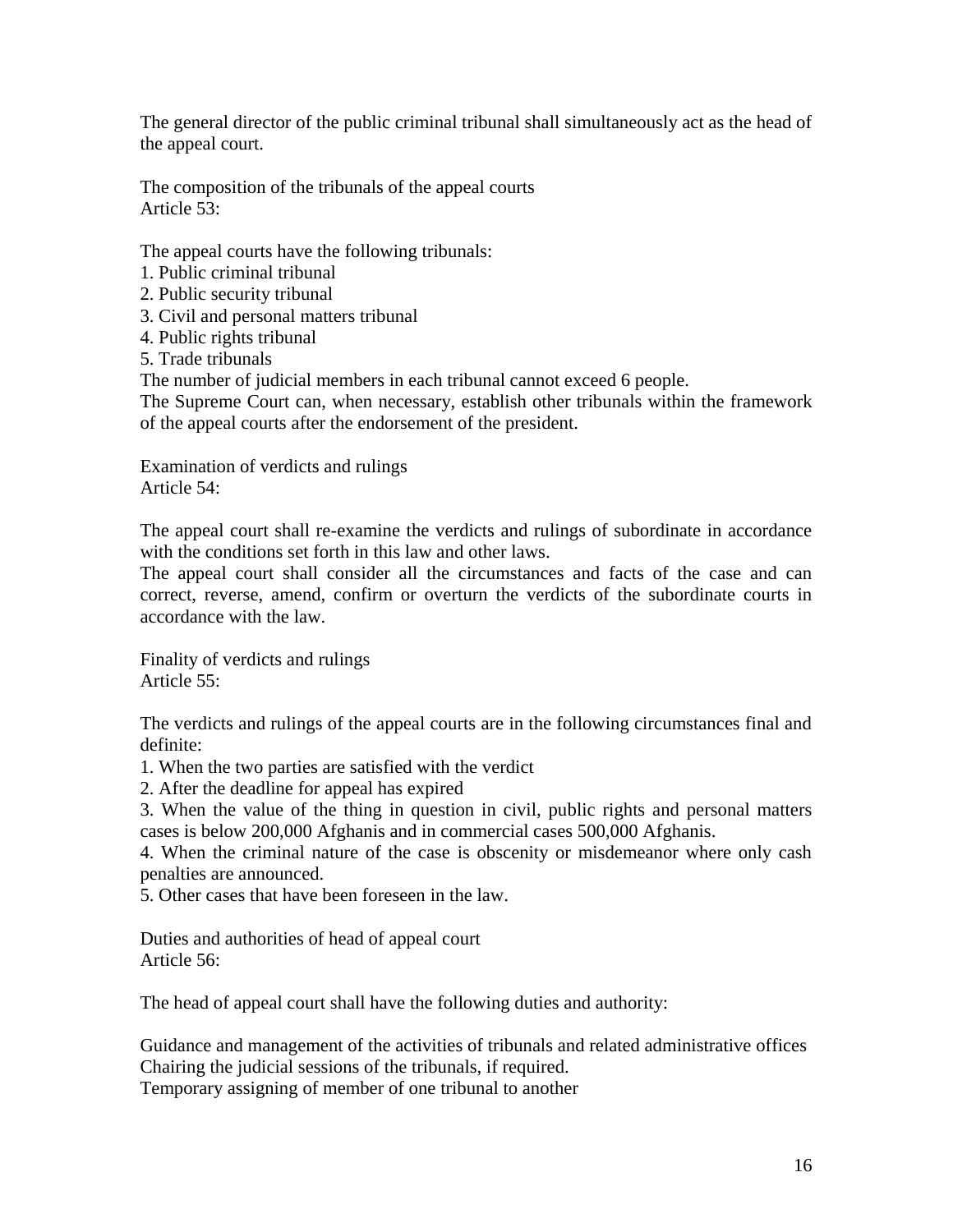Assigning one of the judges from appeal court to primary court of the related region, if necessary, or assigning one of the members of the provincial center primary court or district court to another temporarily.

Unifying judicial experiences of related tribunals.

Submitting report on activities of the courts and related tribunals to the Supreme Court

Chairmanship of sessions Article 57:

Heads of the appeal court tribunals shall chair the sessions of related tribunals. In case, the head of appeal court chairs the judicial session of related tribunal, the head of tribunal shall be considered as member of respective tribunal.

Responsibilities Article 58:

Head of the appeal court and heads of tribunals shall be individually responsible for their daily duties and they are collectively responsible, along with the attending judges, for the quality of decision, the period of adjudication, correctness of the application of law and the reasoning of the judgments and orders.

Staff and administrative offices Article 59:

The appeal court and related tribunals shall have the staff and administrative offices whose duties and rules of procedure shall be regulated by separate legislation.

Military Appeal Court Article 60:

The military appeal court is composed of the following tribunals:

Criminal tribunal for commissioned officers and lieutenants Criminal tribunal for soldiers

The tribunals of the Military Appeal Court shall consider the cases initially examined and submitted for appeal by the primary military courts. The head of criminal tribunal for officers shall, at the same time, be the deputy chief judge of the military appeal court. The chief judge of the military appeal court shall report on his/her performances to the Supreme Court. The headquarters of the Military Appeal Court shall be located in Kabul city.

> Chapter Four Structure, Composition and Authority of Primary Courts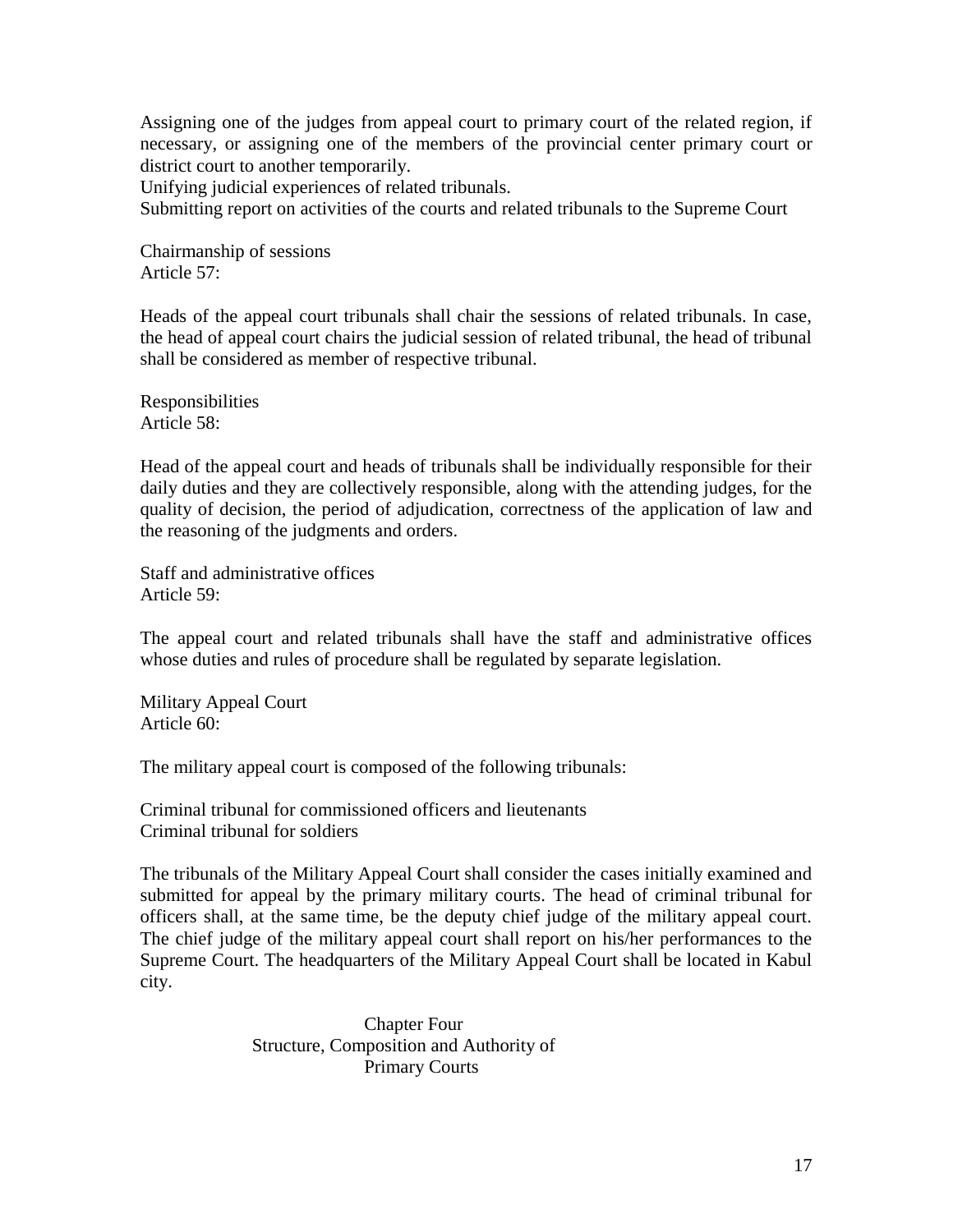Structure of Primary Courts Article 61:

Each appeal court shall have the following primary courts within its jurisdiction:

Provincial Center Primary Court Commercial Primary Court Personal Status (family affairs) Primary Court Juvenile Primary Court District Primary Court

Tribunals of municipal primary court Article 62:

(1) The municipal primary court shall have the following tribunals:

Public Penalty Tribunal Civil Tribunal Public Rights Tribunal Public Security Tribunal Traffic Crimes Tribunal

(2) The tribunals set forth in clause (1) of this article shall be composed of a head and maximum (4) members. If required, the Supreme Court may, after the approval by the President, establish other tribunals within the provincial center primary court. If needed, the head of provincial center primary court may temporarily assign a member of one tribunal to another.

(3) If needed, the Supreme Court may, after the approval by the President, establish other provincial center primary courts within the provincial appeal courts.

Examination of cases by related tribunals Article 63:

The municipal primary courts shall, in accordance with provisions of the law, examine the following cases through related tribunals at the primary phase:

Examination of the cases related to public penalty by public penal tribunal Examination of civil claims between real and corporeal persons by civil tribunal Examination of disputed civil cases between the real or corporeal persons and the government by the civil rights tribunal

Examination of cases related to public security and interests, trafficking of drugs and other crimes by public security tribunal, in accordance with provisions of the law Examination of cases related to traffic incidents by traffic crimes tribunal.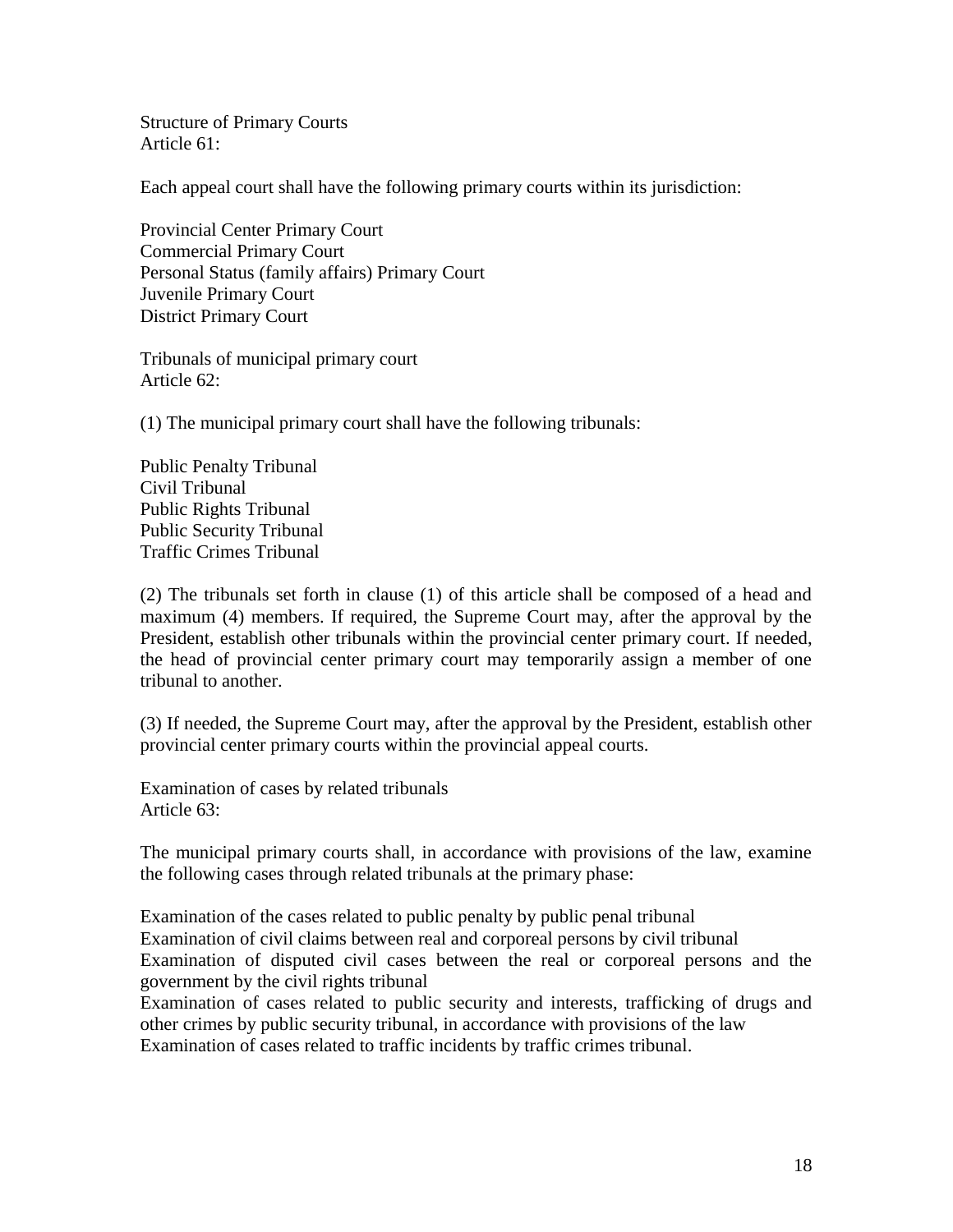Leadership of the tribunals Article 64:

The head of municipal primary court is responsible for leading and managing the judicial and administrative activities of the tribunals and shall participate in their meetings, if necessary. Heads of municipal primary court tribunals shall lead their respective tribunals' sessions. In case, the head of primary court leads the judicial session of a tribunal, the head of tribunal shall be considered as member of the respective tribunal.

Commercial Primary Court Article 65:

The commercial primary court shall, based on requirement, be established in each provincial center, which is composed of a head and four members. In the provincial centers where there is no commercial primary court, examination of commercial cases shall be of the authority of civil tribunal of the municipal primary court.

Personal or Family Affairs Primary Court Article 66:

The personal affairs or family affairs primary court shall, based on the need, be establish in each provincial center, which is composed of a head and two members. In the provincial centers where personal affairs primary court has not been established, examination of personal affairs cases shall be of the authority of the civil tribunal of respective municipal primary court.

Juvenile Primary Court Article 67:

The juvenile primary court shall be established in each provincial center, which is composed of a head and three members. In the provinces where the volume of work is high, more members may be assigned in accordance with the need.

In the absence of head of the court, the duties shall be delegated to one of the most senior members.

In the provincial centers where the juvenile primary court is not established, examination of child abuse cases shall be of the authority of the public penalty tribunal of the municipal primary court and district courts.

In case, a member of the juvenile court is absent, the chief judge of respective provincial appeal court shall temporarily assign a judicial member of the appeal court department to complete the quorum in the juvenile court.

Examination of child abuse cases shall take place in accordance with provisions of the related law.

Authority of District Primary Court Article 68**:**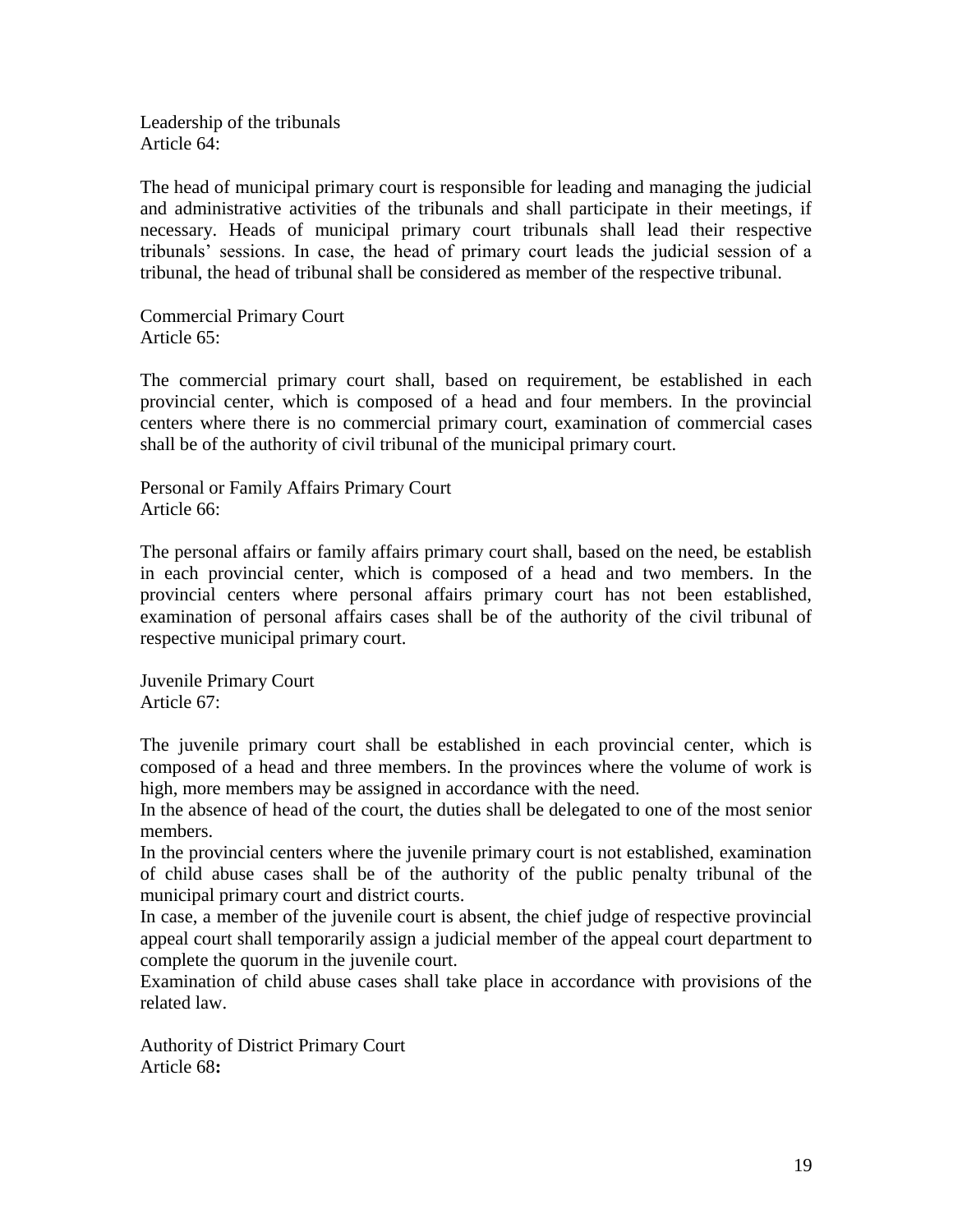The district primary court shall, in accordance with provisions of the law, examine all cases of public penalty, civil and personal or family affairs, which are filed in this court.

Composition Article 69:

The district primary court shall be composed of a head and two members. In the districts where the number of members is less, less than three judges can examined the cases. If there are no judges in the district primary court, the chief judge of appeal court shall temporarily assign one of the judges from the appeal court. In the absence of head of the court, the duties shall be delegated to one of the most senior members.

Appointment of Authorized Court in Criminal Cases Article 70:

(1) An accused shall be trialed in a court that has jurisdiction for examining the case in accordance with provisions of this and other laws. In case a person commits numerous crimes the authority for which fall under separate courts, the case shall be examined in a court that has the authority of examining the most serious crimes. In case the committed crimes are at the same level in terms of punishment, the court, which has initiated the accusations against the accused, shall have the authority to try the person.

(2) In case a person commits numerous crimes that in terms of authority fall under two (specialized and public) courts, the examination of crime in terms of their nature shall be of the authority of the respective courts. In case, the committed crimes are of the type of numerous indivisible crimes, the examination of such cases shall be of the authority of the courts that examine the most serious crimes.

(3) The accomplices and accessories of crime shall be trialed in the court where the main perpetrator is tried.

Individual and Collective Responsibilities Article 71:

The heads of provincial centers and district primary courts and heads of tribunals shall be individually responsible for their daily duties and they are collectively responsible for the quality of order, the time of proceedings, the correctness of the correct application of the law and reasoning of judgments and orders with the attending judges.

Finality of the order by Primary Court Article 72:

The order issued by primary court shall be considered final in the following cases:

- (1) When parties to a litigant agree with the order.
- (2) When the appealing term expires without objection by the parties.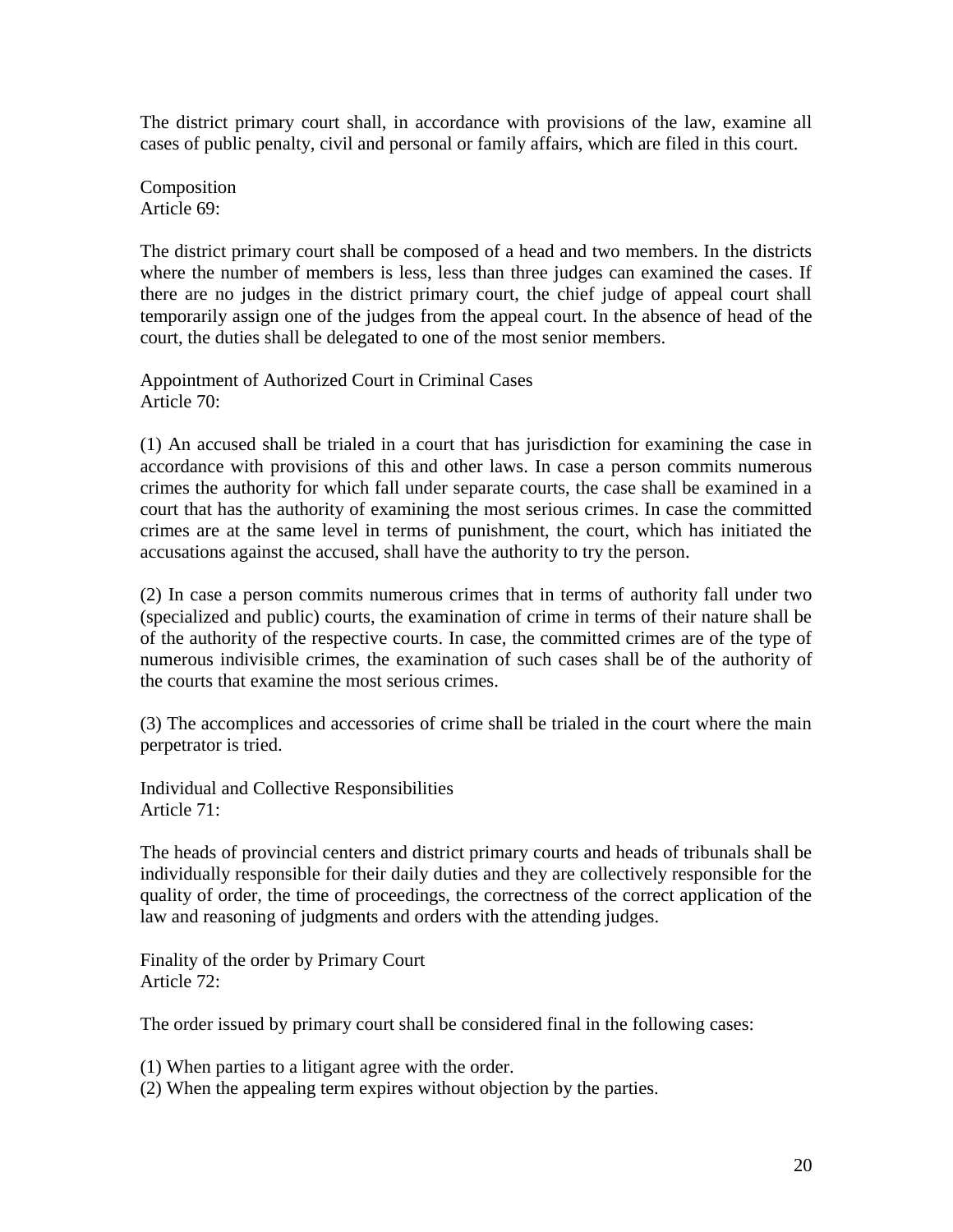(3) When the value of claim does not exceed 100,000 Afghanis.

(4) The verdict for cash penalty in connection to obscenity or cash penalty up to 50,000 Afghani for misdemeanor, provided that imprisonment is specified in the penal code. (5) Other circumstances specified by the laws.

Administrative Offices of Courts Article 73:

The primary courts shall have staff and administrative offices whose duties and rules of procedures shall be regulated by related regulations.

> Chapter Five Documents and Deeds Registration Department

Establishment Article 74:

The department for registration of documents and deeds shall be established within jurisdiction of every appeal court.

The head and members of documents and deeds registration departments shall be appointed from those persons who have judicial authority.

In the provinces and districts where such departments are not established, the municipal provincial and district primary courts undertake the related duties and authority. The documents and deeds registration departments shall have administrative staff and offices, the number of which shall be determined by the Supreme Court, in accordance with the volume of work.

The duties and authority of such departments shall be regulated by related legislation.

Registration of documents and trademarks Article 75:

The registration of documents and trademarks shall take place by the primary commercial court. In the provinces where commercial courts do not exist, the registration of documents and trademarks shall take place by the tribunals that deal with commercial matters.

Reporting Article 76:

The heads of primary courts and documents and deeds registration departments shall report on their performance to the respective appeal court.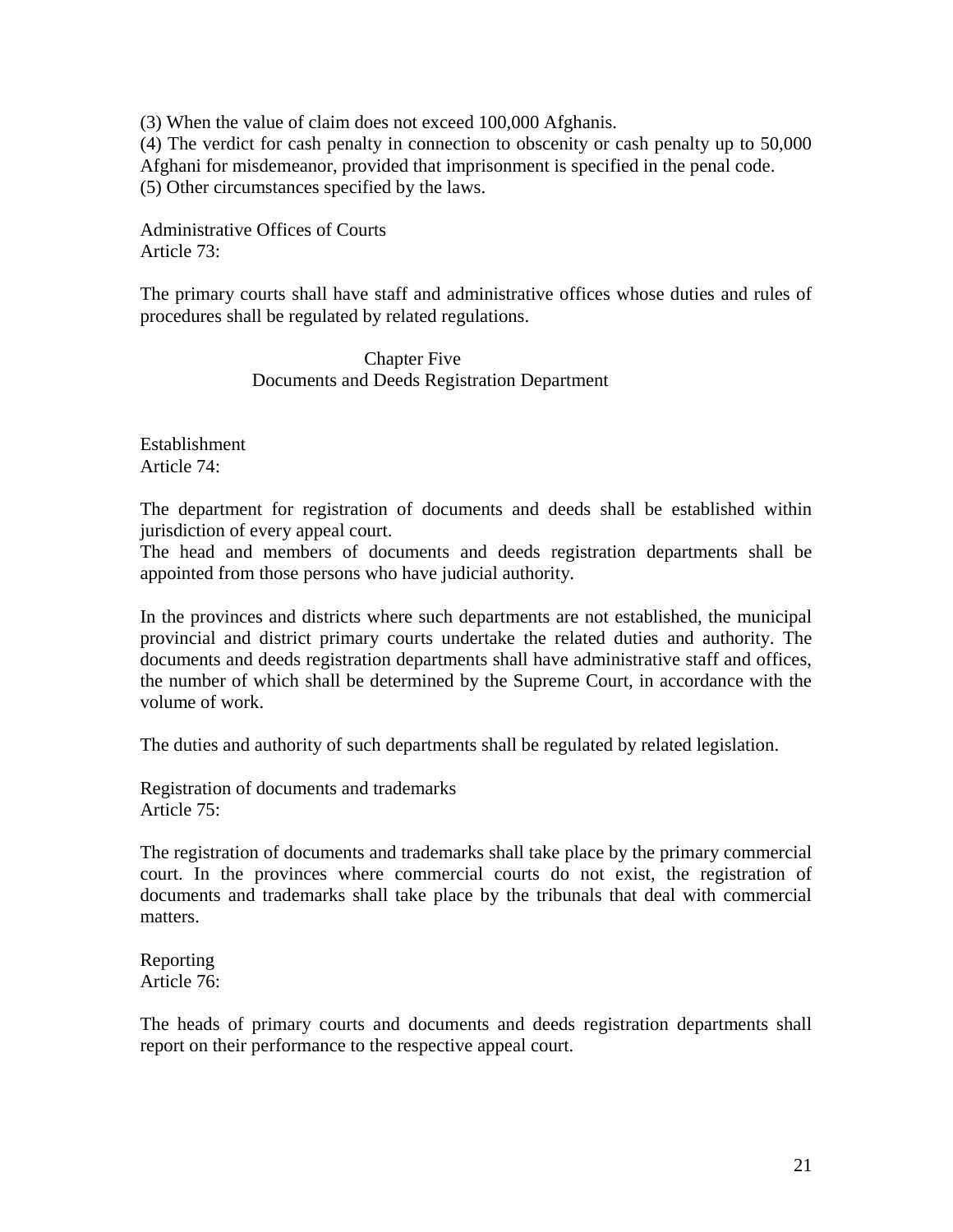Military Primary Courts Article 77:

(1) In order to examine the functional crimes committed by the officials of Ministry of Interior, National Directorate of Security, Border Forces and Representations of the Ministries and institutions with military structures, the military primary court shall be established as follow:

- 1. Primary Court of Ministry of Interior
- 2. Primary Court of National Directorate of Security
- 3. Primary Court of Border Forces
- 4. Primary Court of Ministries and Institutions with Military structures
- 5. Provincial Military Primary Court

(2) In the provinces where military primary courts are not established, the related cases shall be examined by the nearest neighboring military primary court.

(3) The courts set forth in clause (1) of this article shall, in accordance with provisions of the law, initially examine the cases addressed to them.

Examination authority Article 78:

The Military Primary Courts shall have the authority to examine the following crimes:

(1) Crimes that are committed by a military official during discharge of duty or as a result of it.

(2) Crimes that are committed by a civil employee within the military structures during discharge of duty or as a result of it within a detachment, unit and training or educational facility.

(3) Crime of a non-military person working within the civil military units.

(4) Crimes relating to missing, purchase and sale, theft, embezzlement and illegal possession of arm, ammunitions, technology and other military equipments.

Examination of serious crime Article 79:

In case a number of civil and military persons are accused of committing one or more crime, the examination of their cases shall relate to the court within the jurisdiction of which the serious crime is committed. In case the committed crimes are equal in terms of the punishment specified by the law, the examination of crime shall be of the authority of the military courts. For joint crimes committed by commissioned officers and lieutenants, the examination of case in the appeal phase shall be of the authority of the military appeal court tribunal for commissioned officers and lieutenants crimes.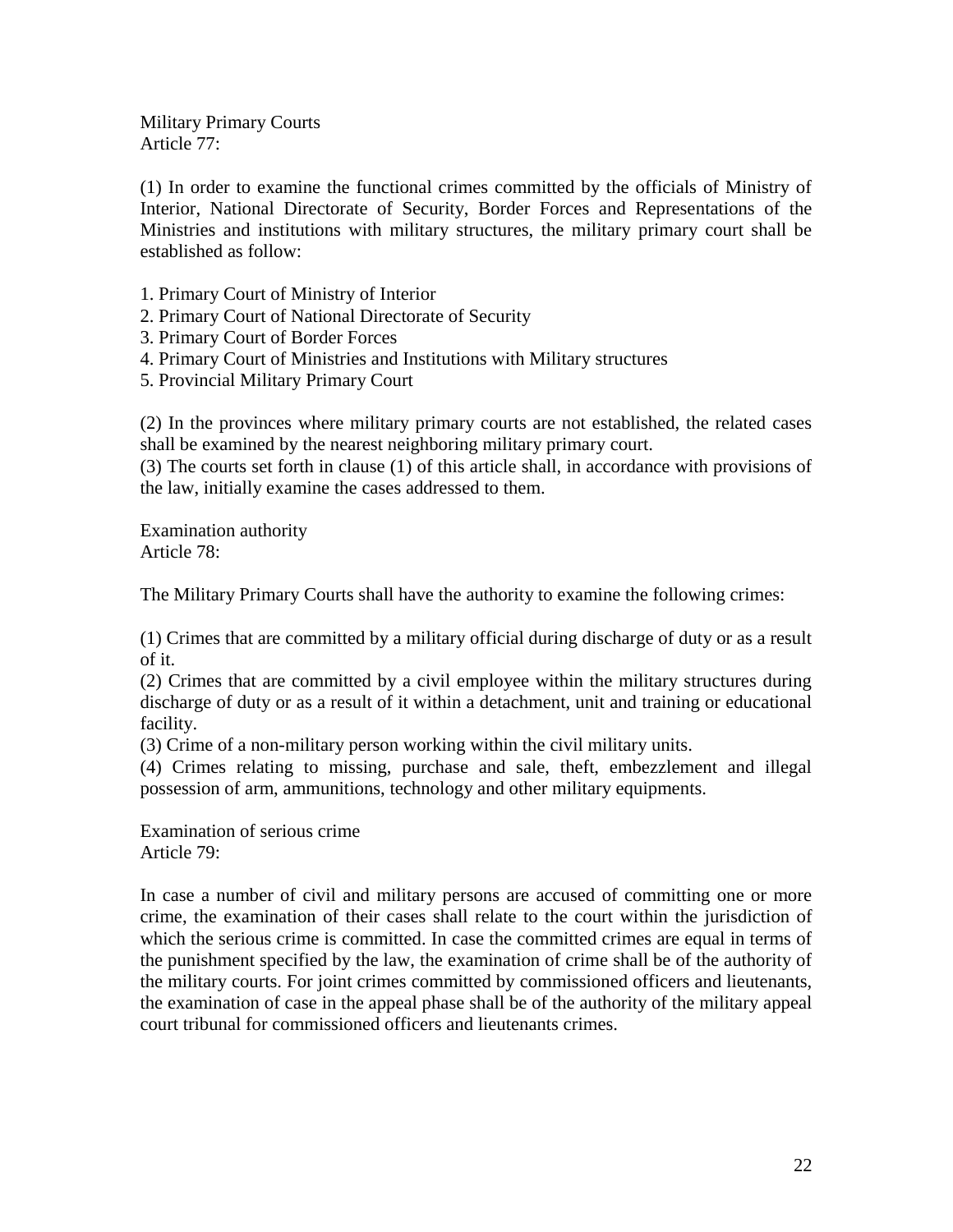Authority of Military Courts in Victim Right Claim Article 80:

Crimes the examination of which is of the authority of military courts, the victim's right claim resulting from them shall, in accordance with provisions of criminal code of procedure, also fall under the authority of military courts.

## Chapter Six

### Affairs relating to Judicial Judges and Staff

Conditions for Judicial Appointment Article 81:

(1) A person meeting the following eligibility criteria shall be appointed as a judge on the recommendation of the high council of Supreme Court High and approval of the President:

1. Minimum 10 years citizenship of the Islamic Republic of Afghanistan upon appointment.

2. Not convicted to a crime or deliberate misdemeanor by order of a competent court.

3. Have Bachelors degree in Islamic studies, law or have certificate or equivalent from the government official Islamic study centers or religious schools.

4. Not afflicted by infectious diseases or disabilities that prevents him/her to carry out the duty.

5. Have completed age 20 upon appointment to the judicial cadre.

6. Have passed the judicial internship successfully.

(2) In case the number of eligible candidates is more than what is required, the Supreme Court may adopt special conditions for recruitment.

(3) Persons who have been appointed as judges before the enforcement of this law shall be excluded from the provision set forth in clause (6) of this article and be appointed based on merit and ncompetency.

Oath of Office Article 82:

The judge shall, before assuming office, take the following oath of office in presence of the Supreme Court High Council:

*"I swear in the name of the great and just Allah that I will fulfill the judicial duty faithfully, honestly and impartially and will respect and implement the Islamic Laws, Constitution and other laws of the country and keep the confidentiality of my duty. And will not embark upon, directly or indirectly, treason, deny rights, injustice, breaking of the law and bribery".*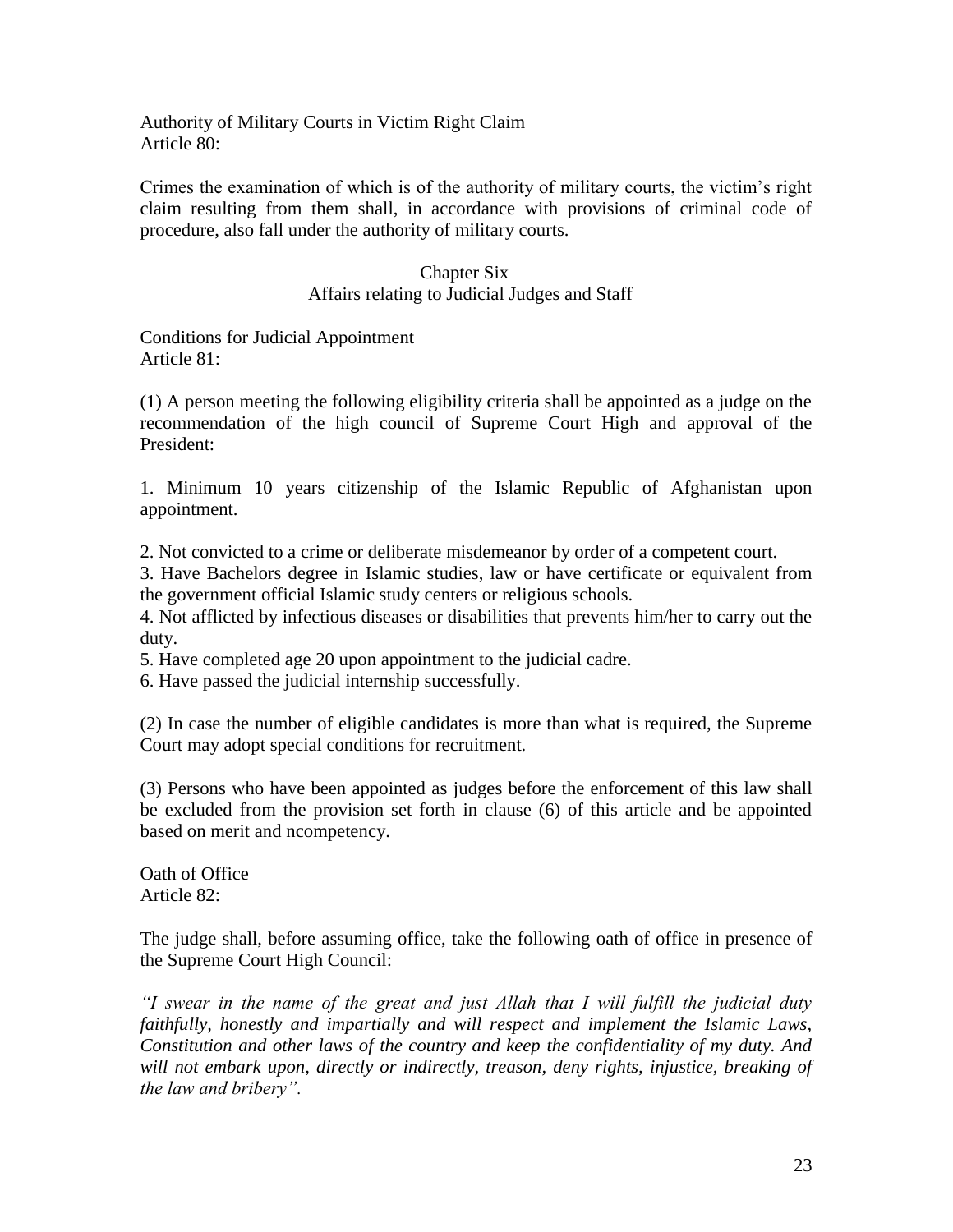The text of oath shall, after being signed by the judge, be kept in the court where the person works.

Appointment and Transfer of Judges and Staff Article 83:

The personnel affairs of judges and other staff of the judiciary in higher- grade levels and over shall take place on approval of the High Council of Supreme Court and endorsement of the President. The Personnel affairs of the judges in level one and below and the professional and administrative employees of the judiciary in level one to five and the individual contractors in level two and above, shall take place on the recommendation of general administrative manager and approval of head of Supreme Court. The personnel affairs of professional and administrative employees of the judiciary in level six and below and the individual contractors in level three and below, shall take place on recommendation of the head of personnel and approval of general administrative manager of the judiciary.

Transfer of Judges Article 84:

A judge shall not be transferred within three years of the service, unless requested by himself with justified reasons accepted by the Supreme Court or as decided by the administration. The transfer of a judge shall usually take place every three years in the month of Hout and shall come into force at the beginning of the year.

Reinstate of resigned judge Article 85:

A resigned judge returning to the Supreme Court shall be reappointed at the same level as applicable at the time of resignation. The cases set forth in article (73) of this law shall be excluded from this provision.

Retirement of Judges Article 86:

(1) The judge shall retire in the following cases:

1. After completing age (65)

- 2. Permanent disabilities or prolonged illness that hinders performance of duty
- 3. Other cases specified in the legislation.

(2) The Supreme Court may, as required, extend the service of judges at the retirement age set forth in clause (1) of this article, on the basis of their knowledge and academic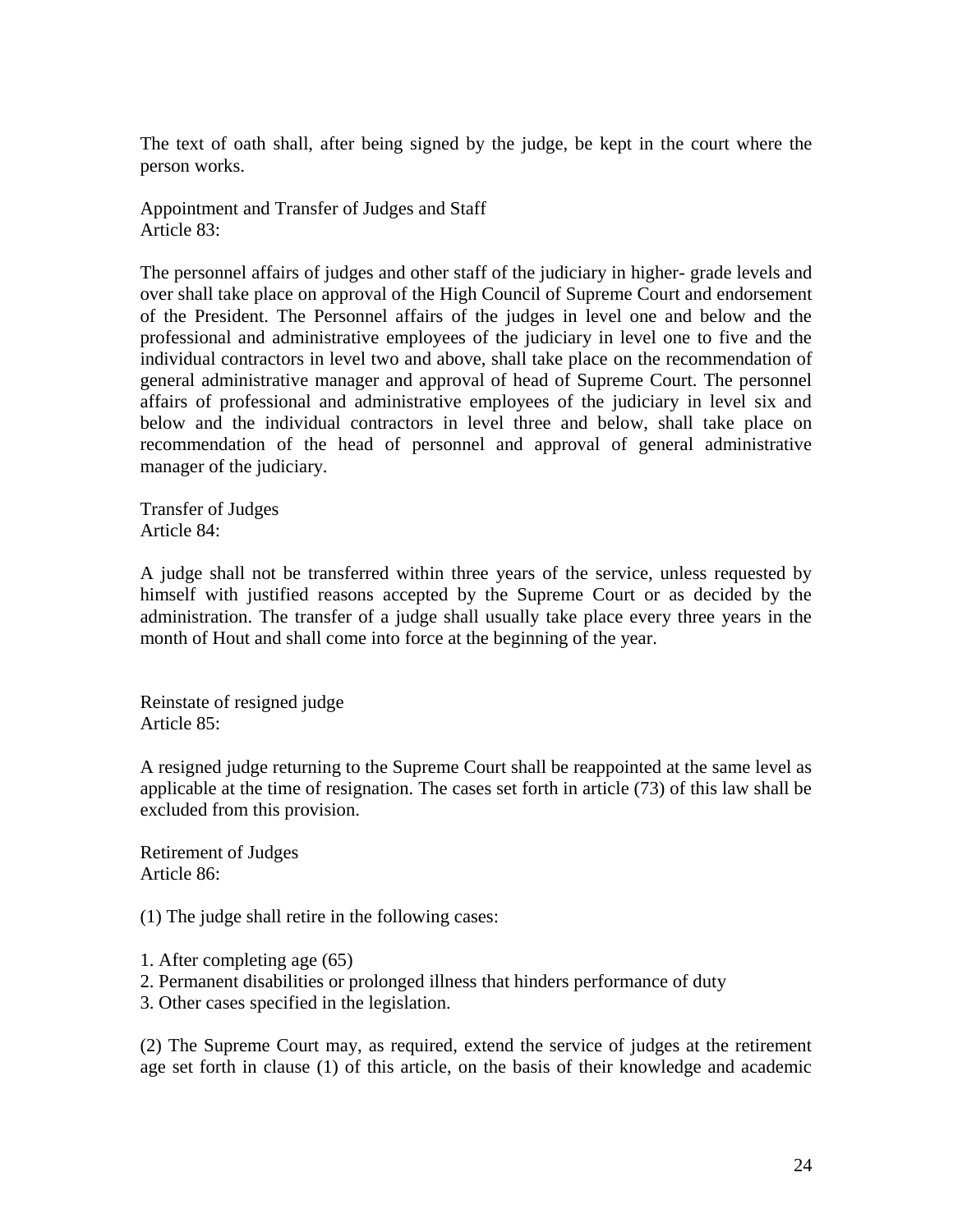and professional experiences, for a maximum period of ten more years before separation. The approval for extension of service shall be reviewed annually.

Application of Labor and Civil Servants Law Article 87:

The conditions regarding personnel affairs and functional responsibilities of judges and other staff of the judiciary that are not specified in this law, shall be applied in accordance with the provisions in the labor and civil servants law and other related legislations.

In addition to the legislations set forth in clause (1) of this article, the status of judicial decisions by the judges shall also be considered for promotion of judges.

Rights, Privileges and Rewards Article 88:

In observance of the provision in article (155) of the Constitution, the law provides adequate salary for the head and members of the Supreme Court, judicial counselors and judges.

Professional Privilege Article 89:

The judicial cadre privilege shall be paid to the judges. The determination related to professional level, condition of promotion and amount of privileges are to be regulated by separate legislation. The privilege paid to the judicial cadre is part of the salary.

Appreciation letters Article 90:

The first degree appreciation letter to the judges and administrative staff of the judiciary shall be awarded on the recommendation of head of the Supreme Court and approval of the President, or directly awarded to them by the President.

The second and third degree appreciation letters, acknowledgement letter and cash rewards to the judges and administrative staff of the judiciary shall be awarded on recommendation of heads of Supreme Court tribunals, general administrative manager of the judiciary, chief judges of appeal courts or heads of the Supreme Court departments and approval of the head of Supreme Court, or it shall directly be awarded to them by head of Supreme Court.

> Chapter Seven Penal responsibility

Arrest of Judge Article 91: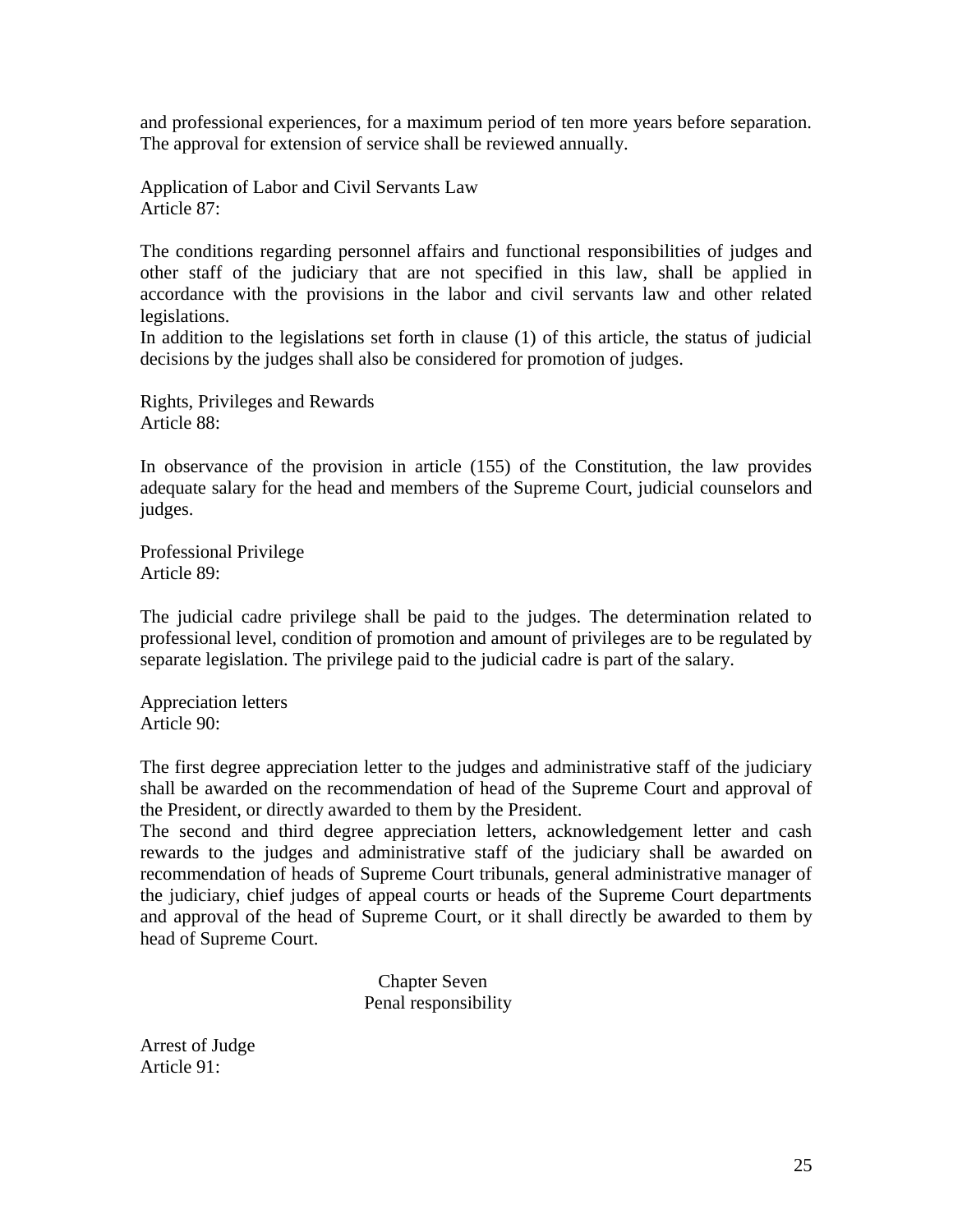(1) A judge may not be arrested, detained or prosecuted without order of the President, except for obvious crime.

(2) If a judge is accused of a duty-related crime, the inspection panel shall, after issuance of order by head of the Supreme Court, complete investigation of the case, and the review panel of the Research and Studies Department shall review the case and submit the request for temporarily duty separation of the judge to the Supreme Court.

(3) In case the accusation is justified, the High Council of Supreme Court shall, after reviewing the papers and hearing of defense statement, approve the temporarily separation and obtains approval of the President for removal of the judge, in accordance with the provision in Article (133) of the Constitution, and send the judge to the court.

(4) The trail of the accused shall take place by the High Council of Supreme Court. The procedure for examining, punishment and other issues related to the case shall be regulated by separate legislation.

#### Chapter Eight Judicial Supervision Body

**Structure** Article 92:

The judicial supervisory body shall be established and function within the Supreme Court.

**Composition** Article 93:

The Judicial Supervision Body shall be composed of a head, professional members and administrative staff, the number of which shall be determined by the Supreme Court, in accordance with the volume of work.

Prosecution of Functional Crimes of the Judges Article 94:

The Judicial Supervision Body shall perform its duties under the head of Supreme Court in close collaboration with the inspection and review departments. This body shall be responsible for prosecution of functional crimes of the judges and enforce the judicial orders accordingly.

Function of Judicial Supervision Body Article 95:

The Judicial Supervision Body shall regulate its activity in accordance with separate regulation approved and enforced by the High Council of Supreme Court.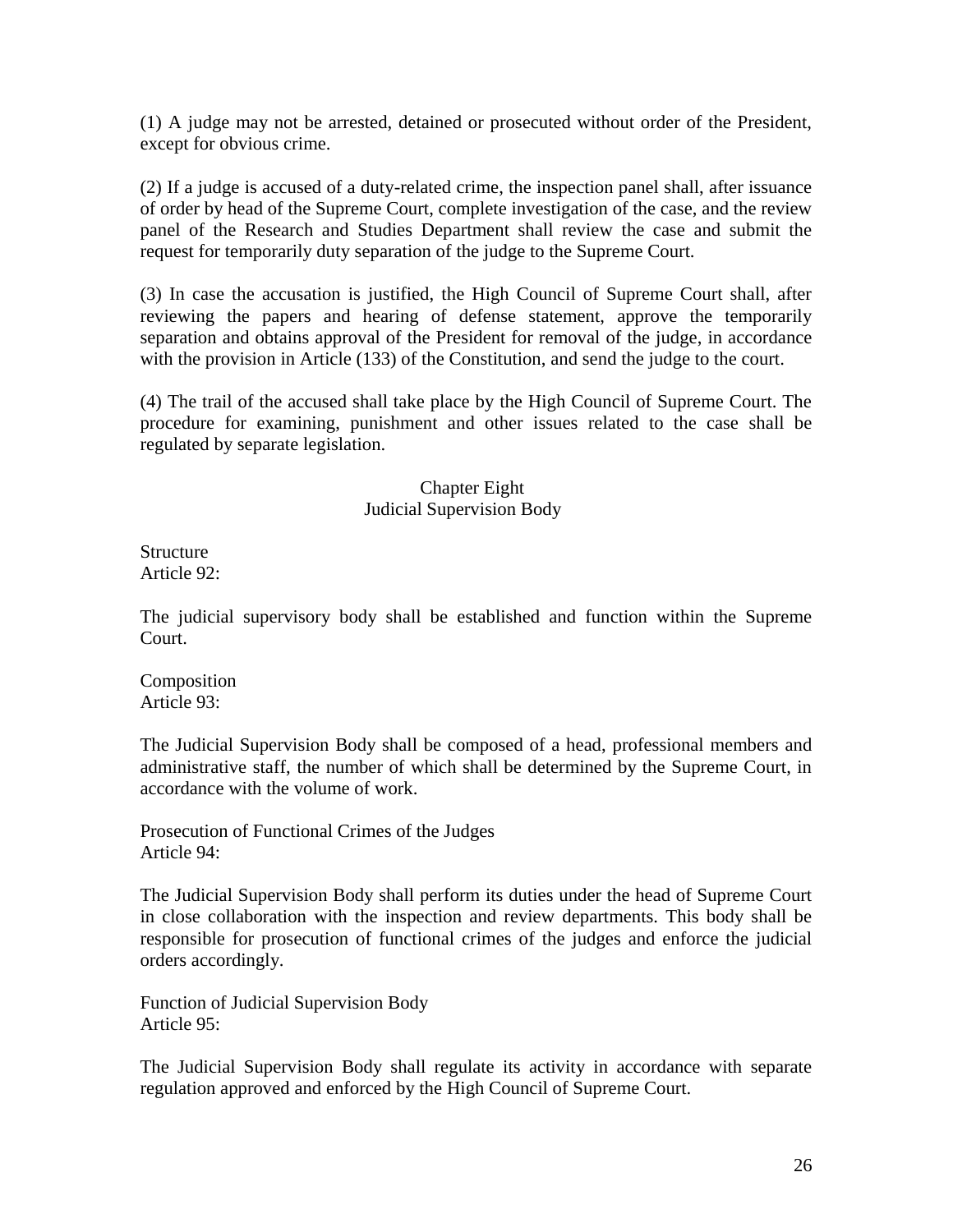Personnel Affairs of Military Courts Officials Article 96:

The personnel affairs of judges and administrative staff of military courts in Brigadier General level and over shall take place on approval of the High Council of Supreme Court and endorsement of the President. The personnel affairs of military courts judges in Colonel level and below shall take place on recommendation of respective authority, approval of the High Council of Supreme Court and endorsement of the President. The personnel affairs of the administrative officers of military courts in Colonel level and below shall take place on the recommendation of respective authority and approval of the President.

Consideration of Status of Decision by Judges in Promotion Article 97:

In addition to the conditions set forth in Civil Servants and Officers Personnel Affairs Laws, the status of decisions by the judges shall also be considered for promotion of judges.

Payment of Remuneration and Privileges in Accordance with Legislative Provisions Article 98:

Payment of remuneration, privileges, salary, promotion, determination of grade or level, recreational, annual and sick leaves and other affairs relating to personnel affairs of judges, staff and other military officials of the judiciary, shall take place in accordance with provisions of the Civil Servants and Officers Personnel Affairs Laws and other respective legislations.

Privilege of Judicial Cadre of Military Judges Article 99:

The military judges shall also be entitled to judicial cadre privileged salary like other judges, according to the law.

Obligation of Judges and Officials of Military Courts Article 100:

The judges and officials of military courts are bound to respect, and benefit from the rights and privileges set forth in this law and other legislations.

> Chapter Nine Miscellaneous Provisions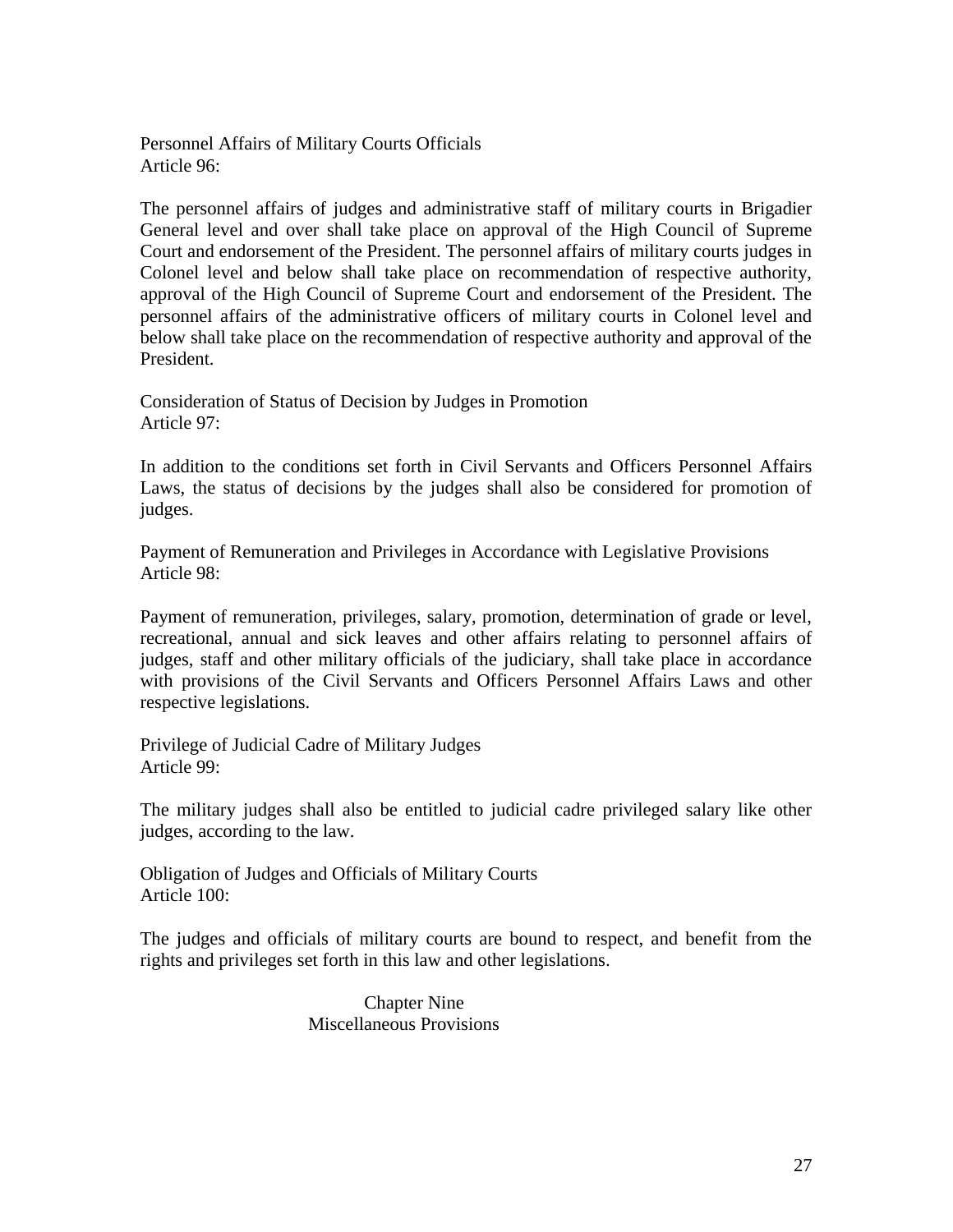Judges uniform Article 101:

The judges shall dress up in special uniform during the sessions as described in the related legislation.

Identification Card Article 102

The judges shall have special identification card, the specifications of which are determined by the Supreme Court.

Stamp Seal Article 103:

The Supreme Courts tribunals, Primary and Appeal Courts, Deeds Departments, General Administrative Directorates of Judiciary and Central Administration Units of the Supreme Court shall have special stamp seals.

Security of Judges and Courts Article 104:

(1) The Ministry of Interior and other relevant authorities shall ensure the safety and security of the judges, their offices and the courts.

(2) The authorities set forth in clause (1) of this article shall enforce the definite and final decisions of the courts.

Asset registration Article 105:

Judges of the courts and officials of documents and deeds registration shall, in accordance with the law, have to register all their moveable and immoveable assets before assuming the duty.

Protocol Authority Article 106:

In official ceremonies, the head of Supreme Court shall stand on the right side of the President after the Vice-presidents, members of the Supreme Court shall stand next to the ministers, chief judges of appeal courts shall stand on the right side of the governors and heads of district courts shall stand on the right side of the district governors.

Special Publication Article 107: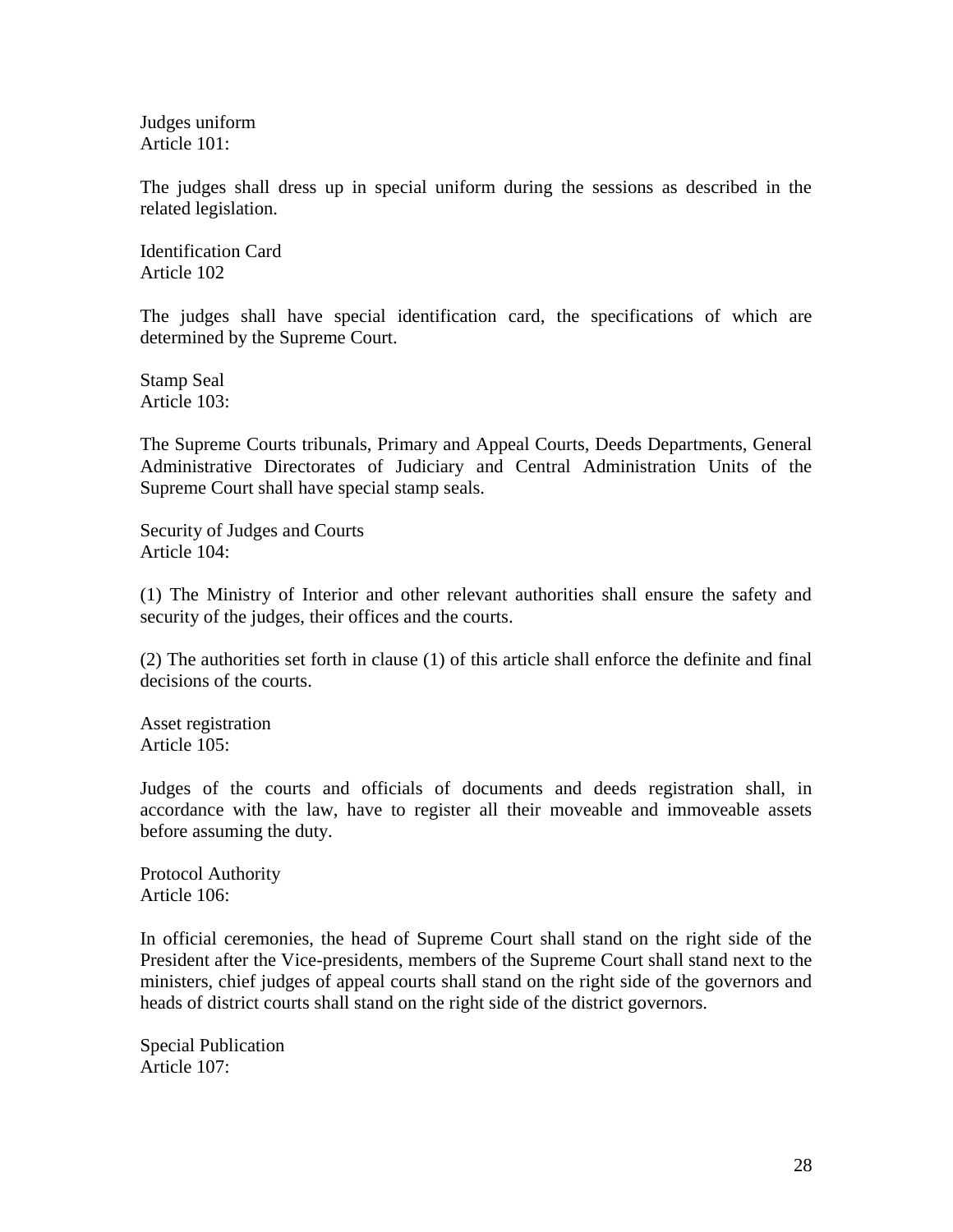(1) The Supreme Court shall have special gazette, called Mizan (scale) and Judicial Magazine.

(2) As deem appropriate by the Supreme Court, the final decisions of the courts shall be published and disseminated to ensure unified jurisprudence and studying and research.

Professional Counselor Article 108:

The Supreme Court shall have two professional counselors. The duties, authority and procedures for their work shall be specified by a separate regulation approved by the High Council of Supreme Court.

Drafting of the Laws Article 109:

The Supreme Court shall prepare the military code of procedures and propose it to authorized authority for processing.

Entry Into Force Article 110:

This law shall come into force from the date of its ratification and published in the official gazette. By the enforcement of this law, the law on the structures and authority of the Judicial Courts, published in the official gazette no. (851), dated 1384/2/31 and other laws inconsistent with any of its provisions shall be nullified.

| $\cdots$ order on ga $(410 \text{ m/s})$ or all problems $\cdots$<br>Amendments by Wolesi Jirga in the Law on Structure and Authority of Judiciary |                                            |
|----------------------------------------------------------------------------------------------------------------------------------------------------|--------------------------------------------|
| <b>Original text</b>                                                                                                                               | <b>Amended text by Wolesi Jirga</b>        |
| <b>Terms</b>                                                                                                                                       |                                            |
| Clause $(12)$ , article $(4)$ :                                                                                                                    | Supreme Court: is the highest and final    |
| Supreme Court: is the highest and final                                                                                                            | judicial organ, which supervises the cases |
| judicial organ, which oversights the cases                                                                                                         | in terms of correct implementation of the  |
| in terms of correct implementation of the                                                                                                          | law and, if required, issues the final     |
| law.                                                                                                                                               | verdict.                                   |
| Clause $(16)$ , article $(4)$ :                                                                                                                    | Appointment as Judge (inselak): is the     |
| The definition of Appointment as a Judge                                                                                                           | authority of issuing a judicial order,     |
| (inselak) should be added.                                                                                                                         | which is granted by the President to the   |
|                                                                                                                                                    | persons meeting the requirements of this   |
|                                                                                                                                                    | law as a judge.                            |
| Clause $(20)$ , article $(4)$ :                                                                                                                    | Appeal Court: is a legal entity, which     |
| Appeal Court: is a legal entity, which                                                                                                             | examines and discharges the cases in terms |
| examines and discharges the cases in terms                                                                                                         | of form, nature <b>and legality</b> on the |
| of form and nature on the secondary phase.                                                                                                         | secondary phase.                           |

## **Wolesi Jirga (House of Representatives)**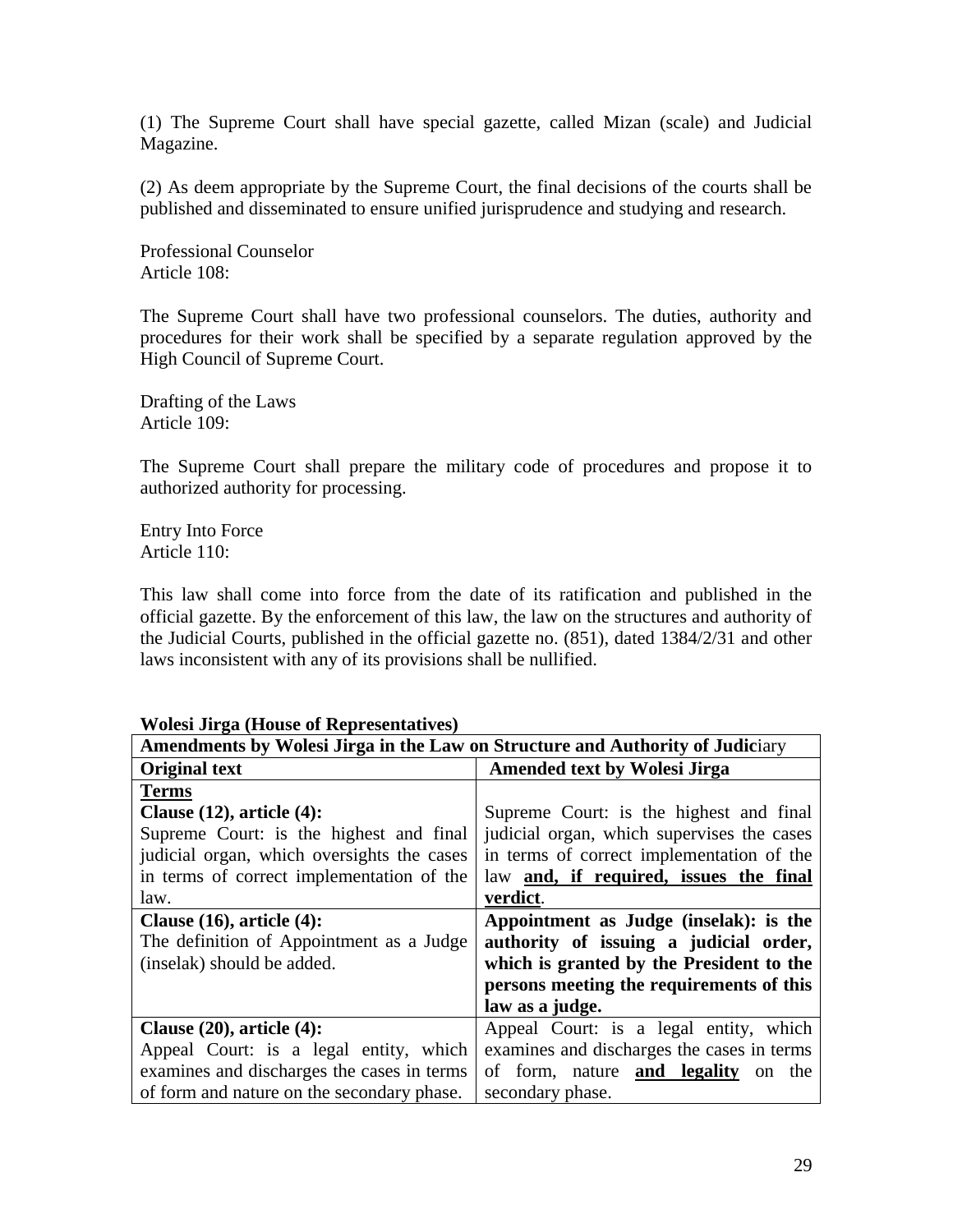| Clause $(1)$ , article $(9)$ :<br>sure that the law is correctly implemented,<br>Generally, the cases in the courts shall be<br>examine the cases set forth in clause (1) of<br>this article and shall, as per circumstance,<br>examined into two judicial phases (primary<br>and appeal) in terms of nature, quality and<br>confirm, breach, cross, cancel, modify and<br>content, unless the law provides three or a<br>correct the orders by lower courts.<br>single phase.<br>Clause (2), article (9):<br>The Supreme Court shall, in order to make<br>The Supreme Court shall, in order to make<br>sure that the law is correctly implemented,<br>sure that the law is correctly implemented,<br>examine the cases set forth in clause (1) of<br>examine the cases set forth in clause (1) of<br>this article and shall, as per circumstance,<br>this article and shall, as per circumstance,<br>confirm, breach, cross, cancel, modify and<br>confirm, breach, cross, cancel or modify<br><b>correct</b> the orders by lower courts.<br>the orders by lower courts.<br><b>Examination of Cases by Judges</b><br>In the <b>third</b> phase by one or more than one<br>judges from the Supreme Court, in<br>Clause $(1.3)$ , article $(10)$ :<br>In the supervision phase by one or more<br>accordance with provisions of this law.<br>than one judges from the Supreme Court.<br>Clause $(2)$ , article $(10)$ :<br>Clause (2), article (10):<br>The order for execution, hudud (prescribed<br>The order for execution, hudud (prescribed<br>punishment) and retaliation in all judicial<br>punishment) and retaliation in all judicial<br>phases shall be issued by the consensus of<br>phases in appeal phase shall be issued by<br>the consensus of three judges.<br>three judges.<br><b>Openness of the proceeding</b><br><b>Article 11:</b><br>The proceeding in the Afghan courts shall<br>The proceeding in the Afghan courts shall<br>be held publicly and everyone has the right<br>be held publicly and everyone has the right<br>to attend it with due consideration of the<br>to attend it with due consideration of the<br>provisions in the law, unless the court<br>provisions in the law, unless the court<br>advise the proceeding to be held secretly to<br>advise the proceeding to be held secretly to<br>the best interest <b>and request</b> of the parties<br>the best interest of the parties or to ensure<br>the public order. The execution order shall<br>or to ensure the public order. The execution<br>be announced publicly in any cases.<br>order shall be announced publicly in any<br>cases.<br><b>Independency in issuance of order</b><br>Clause $(2)$ , article $(15)$ : is extra<br>The Supreme Court shall be accountable<br>for answering the written and verbal<br>questions by the Wolesi Jirga on the<br>breach of law by the judges in their final<br>decisions.<br>Authority of suggesting and interpreting<br>the laws<br>Clause $(2)$ , article $(28)$ :<br>2. Interpretation of the Constitution, laws<br>2. Interpretation of laws and legislative<br>and legislative decrees based on the request<br>based<br>decrees<br>the<br>on<br>request<br>by<br>by government or courts.<br>government or courts. | <b>Examination procedure</b> | The Supreme Court shall, in order to make |
|-----------------------------------------------------------------------------------------------------------------------------------------------------------------------------------------------------------------------------------------------------------------------------------------------------------------------------------------------------------------------------------------------------------------------------------------------------------------------------------------------------------------------------------------------------------------------------------------------------------------------------------------------------------------------------------------------------------------------------------------------------------------------------------------------------------------------------------------------------------------------------------------------------------------------------------------------------------------------------------------------------------------------------------------------------------------------------------------------------------------------------------------------------------------------------------------------------------------------------------------------------------------------------------------------------------------------------------------------------------------------------------------------------------------------------------------------------------------------------------------------------------------------------------------------------------------------------------------------------------------------------------------------------------------------------------------------------------------------------------------------------------------------------------------------------------------------------------------------------------------------------------------------------------------------------------------------------------------------------------------------------------------------------------------------------------------------------------------------------------------------------------------------------------------------------------------------------------------------------------------------------------------------------------------------------------------------------------------------------------------------------------------------------------------------------------------------------------------------------------------------------------------------------------------------------------------------------------------------------------------------------------------------------------------------------------------------------------------------------------------------------------------------------------------------------------------------------------------------------------------------------------------------------------------------------------------------------------------------------------------------------------------------------------------------------------------------------------------------------------------------------------------------------------------------------------------------------------------------------------------------------------------|------------------------------|-------------------------------------------|
|                                                                                                                                                                                                                                                                                                                                                                                                                                                                                                                                                                                                                                                                                                                                                                                                                                                                                                                                                                                                                                                                                                                                                                                                                                                                                                                                                                                                                                                                                                                                                                                                                                                                                                                                                                                                                                                                                                                                                                                                                                                                                                                                                                                                                                                                                                                                                                                                                                                                                                                                                                                                                                                                                                                                                                                                                                                                                                                                                                                                                                                                                                                                                                                                                                                                 |                              |                                           |
|                                                                                                                                                                                                                                                                                                                                                                                                                                                                                                                                                                                                                                                                                                                                                                                                                                                                                                                                                                                                                                                                                                                                                                                                                                                                                                                                                                                                                                                                                                                                                                                                                                                                                                                                                                                                                                                                                                                                                                                                                                                                                                                                                                                                                                                                                                                                                                                                                                                                                                                                                                                                                                                                                                                                                                                                                                                                                                                                                                                                                                                                                                                                                                                                                                                                 |                              |                                           |
|                                                                                                                                                                                                                                                                                                                                                                                                                                                                                                                                                                                                                                                                                                                                                                                                                                                                                                                                                                                                                                                                                                                                                                                                                                                                                                                                                                                                                                                                                                                                                                                                                                                                                                                                                                                                                                                                                                                                                                                                                                                                                                                                                                                                                                                                                                                                                                                                                                                                                                                                                                                                                                                                                                                                                                                                                                                                                                                                                                                                                                                                                                                                                                                                                                                                 |                              |                                           |
|                                                                                                                                                                                                                                                                                                                                                                                                                                                                                                                                                                                                                                                                                                                                                                                                                                                                                                                                                                                                                                                                                                                                                                                                                                                                                                                                                                                                                                                                                                                                                                                                                                                                                                                                                                                                                                                                                                                                                                                                                                                                                                                                                                                                                                                                                                                                                                                                                                                                                                                                                                                                                                                                                                                                                                                                                                                                                                                                                                                                                                                                                                                                                                                                                                                                 |                              |                                           |
|                                                                                                                                                                                                                                                                                                                                                                                                                                                                                                                                                                                                                                                                                                                                                                                                                                                                                                                                                                                                                                                                                                                                                                                                                                                                                                                                                                                                                                                                                                                                                                                                                                                                                                                                                                                                                                                                                                                                                                                                                                                                                                                                                                                                                                                                                                                                                                                                                                                                                                                                                                                                                                                                                                                                                                                                                                                                                                                                                                                                                                                                                                                                                                                                                                                                 |                              |                                           |
|                                                                                                                                                                                                                                                                                                                                                                                                                                                                                                                                                                                                                                                                                                                                                                                                                                                                                                                                                                                                                                                                                                                                                                                                                                                                                                                                                                                                                                                                                                                                                                                                                                                                                                                                                                                                                                                                                                                                                                                                                                                                                                                                                                                                                                                                                                                                                                                                                                                                                                                                                                                                                                                                                                                                                                                                                                                                                                                                                                                                                                                                                                                                                                                                                                                                 |                              |                                           |
|                                                                                                                                                                                                                                                                                                                                                                                                                                                                                                                                                                                                                                                                                                                                                                                                                                                                                                                                                                                                                                                                                                                                                                                                                                                                                                                                                                                                                                                                                                                                                                                                                                                                                                                                                                                                                                                                                                                                                                                                                                                                                                                                                                                                                                                                                                                                                                                                                                                                                                                                                                                                                                                                                                                                                                                                                                                                                                                                                                                                                                                                                                                                                                                                                                                                 |                              |                                           |
|                                                                                                                                                                                                                                                                                                                                                                                                                                                                                                                                                                                                                                                                                                                                                                                                                                                                                                                                                                                                                                                                                                                                                                                                                                                                                                                                                                                                                                                                                                                                                                                                                                                                                                                                                                                                                                                                                                                                                                                                                                                                                                                                                                                                                                                                                                                                                                                                                                                                                                                                                                                                                                                                                                                                                                                                                                                                                                                                                                                                                                                                                                                                                                                                                                                                 |                              |                                           |
|                                                                                                                                                                                                                                                                                                                                                                                                                                                                                                                                                                                                                                                                                                                                                                                                                                                                                                                                                                                                                                                                                                                                                                                                                                                                                                                                                                                                                                                                                                                                                                                                                                                                                                                                                                                                                                                                                                                                                                                                                                                                                                                                                                                                                                                                                                                                                                                                                                                                                                                                                                                                                                                                                                                                                                                                                                                                                                                                                                                                                                                                                                                                                                                                                                                                 |                              |                                           |
|                                                                                                                                                                                                                                                                                                                                                                                                                                                                                                                                                                                                                                                                                                                                                                                                                                                                                                                                                                                                                                                                                                                                                                                                                                                                                                                                                                                                                                                                                                                                                                                                                                                                                                                                                                                                                                                                                                                                                                                                                                                                                                                                                                                                                                                                                                                                                                                                                                                                                                                                                                                                                                                                                                                                                                                                                                                                                                                                                                                                                                                                                                                                                                                                                                                                 |                              |                                           |
|                                                                                                                                                                                                                                                                                                                                                                                                                                                                                                                                                                                                                                                                                                                                                                                                                                                                                                                                                                                                                                                                                                                                                                                                                                                                                                                                                                                                                                                                                                                                                                                                                                                                                                                                                                                                                                                                                                                                                                                                                                                                                                                                                                                                                                                                                                                                                                                                                                                                                                                                                                                                                                                                                                                                                                                                                                                                                                                                                                                                                                                                                                                                                                                                                                                                 |                              |                                           |
|                                                                                                                                                                                                                                                                                                                                                                                                                                                                                                                                                                                                                                                                                                                                                                                                                                                                                                                                                                                                                                                                                                                                                                                                                                                                                                                                                                                                                                                                                                                                                                                                                                                                                                                                                                                                                                                                                                                                                                                                                                                                                                                                                                                                                                                                                                                                                                                                                                                                                                                                                                                                                                                                                                                                                                                                                                                                                                                                                                                                                                                                                                                                                                                                                                                                 |                              |                                           |
|                                                                                                                                                                                                                                                                                                                                                                                                                                                                                                                                                                                                                                                                                                                                                                                                                                                                                                                                                                                                                                                                                                                                                                                                                                                                                                                                                                                                                                                                                                                                                                                                                                                                                                                                                                                                                                                                                                                                                                                                                                                                                                                                                                                                                                                                                                                                                                                                                                                                                                                                                                                                                                                                                                                                                                                                                                                                                                                                                                                                                                                                                                                                                                                                                                                                 |                              |                                           |
|                                                                                                                                                                                                                                                                                                                                                                                                                                                                                                                                                                                                                                                                                                                                                                                                                                                                                                                                                                                                                                                                                                                                                                                                                                                                                                                                                                                                                                                                                                                                                                                                                                                                                                                                                                                                                                                                                                                                                                                                                                                                                                                                                                                                                                                                                                                                                                                                                                                                                                                                                                                                                                                                                                                                                                                                                                                                                                                                                                                                                                                                                                                                                                                                                                                                 |                              |                                           |
|                                                                                                                                                                                                                                                                                                                                                                                                                                                                                                                                                                                                                                                                                                                                                                                                                                                                                                                                                                                                                                                                                                                                                                                                                                                                                                                                                                                                                                                                                                                                                                                                                                                                                                                                                                                                                                                                                                                                                                                                                                                                                                                                                                                                                                                                                                                                                                                                                                                                                                                                                                                                                                                                                                                                                                                                                                                                                                                                                                                                                                                                                                                                                                                                                                                                 |                              |                                           |
|                                                                                                                                                                                                                                                                                                                                                                                                                                                                                                                                                                                                                                                                                                                                                                                                                                                                                                                                                                                                                                                                                                                                                                                                                                                                                                                                                                                                                                                                                                                                                                                                                                                                                                                                                                                                                                                                                                                                                                                                                                                                                                                                                                                                                                                                                                                                                                                                                                                                                                                                                                                                                                                                                                                                                                                                                                                                                                                                                                                                                                                                                                                                                                                                                                                                 |                              |                                           |
|                                                                                                                                                                                                                                                                                                                                                                                                                                                                                                                                                                                                                                                                                                                                                                                                                                                                                                                                                                                                                                                                                                                                                                                                                                                                                                                                                                                                                                                                                                                                                                                                                                                                                                                                                                                                                                                                                                                                                                                                                                                                                                                                                                                                                                                                                                                                                                                                                                                                                                                                                                                                                                                                                                                                                                                                                                                                                                                                                                                                                                                                                                                                                                                                                                                                 |                              |                                           |
|                                                                                                                                                                                                                                                                                                                                                                                                                                                                                                                                                                                                                                                                                                                                                                                                                                                                                                                                                                                                                                                                                                                                                                                                                                                                                                                                                                                                                                                                                                                                                                                                                                                                                                                                                                                                                                                                                                                                                                                                                                                                                                                                                                                                                                                                                                                                                                                                                                                                                                                                                                                                                                                                                                                                                                                                                                                                                                                                                                                                                                                                                                                                                                                                                                                                 |                              |                                           |
|                                                                                                                                                                                                                                                                                                                                                                                                                                                                                                                                                                                                                                                                                                                                                                                                                                                                                                                                                                                                                                                                                                                                                                                                                                                                                                                                                                                                                                                                                                                                                                                                                                                                                                                                                                                                                                                                                                                                                                                                                                                                                                                                                                                                                                                                                                                                                                                                                                                                                                                                                                                                                                                                                                                                                                                                                                                                                                                                                                                                                                                                                                                                                                                                                                                                 |                              |                                           |
|                                                                                                                                                                                                                                                                                                                                                                                                                                                                                                                                                                                                                                                                                                                                                                                                                                                                                                                                                                                                                                                                                                                                                                                                                                                                                                                                                                                                                                                                                                                                                                                                                                                                                                                                                                                                                                                                                                                                                                                                                                                                                                                                                                                                                                                                                                                                                                                                                                                                                                                                                                                                                                                                                                                                                                                                                                                                                                                                                                                                                                                                                                                                                                                                                                                                 |                              |                                           |
|                                                                                                                                                                                                                                                                                                                                                                                                                                                                                                                                                                                                                                                                                                                                                                                                                                                                                                                                                                                                                                                                                                                                                                                                                                                                                                                                                                                                                                                                                                                                                                                                                                                                                                                                                                                                                                                                                                                                                                                                                                                                                                                                                                                                                                                                                                                                                                                                                                                                                                                                                                                                                                                                                                                                                                                                                                                                                                                                                                                                                                                                                                                                                                                                                                                                 |                              |                                           |
|                                                                                                                                                                                                                                                                                                                                                                                                                                                                                                                                                                                                                                                                                                                                                                                                                                                                                                                                                                                                                                                                                                                                                                                                                                                                                                                                                                                                                                                                                                                                                                                                                                                                                                                                                                                                                                                                                                                                                                                                                                                                                                                                                                                                                                                                                                                                                                                                                                                                                                                                                                                                                                                                                                                                                                                                                                                                                                                                                                                                                                                                                                                                                                                                                                                                 |                              |                                           |
|                                                                                                                                                                                                                                                                                                                                                                                                                                                                                                                                                                                                                                                                                                                                                                                                                                                                                                                                                                                                                                                                                                                                                                                                                                                                                                                                                                                                                                                                                                                                                                                                                                                                                                                                                                                                                                                                                                                                                                                                                                                                                                                                                                                                                                                                                                                                                                                                                                                                                                                                                                                                                                                                                                                                                                                                                                                                                                                                                                                                                                                                                                                                                                                                                                                                 |                              |                                           |
|                                                                                                                                                                                                                                                                                                                                                                                                                                                                                                                                                                                                                                                                                                                                                                                                                                                                                                                                                                                                                                                                                                                                                                                                                                                                                                                                                                                                                                                                                                                                                                                                                                                                                                                                                                                                                                                                                                                                                                                                                                                                                                                                                                                                                                                                                                                                                                                                                                                                                                                                                                                                                                                                                                                                                                                                                                                                                                                                                                                                                                                                                                                                                                                                                                                                 |                              |                                           |
|                                                                                                                                                                                                                                                                                                                                                                                                                                                                                                                                                                                                                                                                                                                                                                                                                                                                                                                                                                                                                                                                                                                                                                                                                                                                                                                                                                                                                                                                                                                                                                                                                                                                                                                                                                                                                                                                                                                                                                                                                                                                                                                                                                                                                                                                                                                                                                                                                                                                                                                                                                                                                                                                                                                                                                                                                                                                                                                                                                                                                                                                                                                                                                                                                                                                 |                              |                                           |
|                                                                                                                                                                                                                                                                                                                                                                                                                                                                                                                                                                                                                                                                                                                                                                                                                                                                                                                                                                                                                                                                                                                                                                                                                                                                                                                                                                                                                                                                                                                                                                                                                                                                                                                                                                                                                                                                                                                                                                                                                                                                                                                                                                                                                                                                                                                                                                                                                                                                                                                                                                                                                                                                                                                                                                                                                                                                                                                                                                                                                                                                                                                                                                                                                                                                 |                              |                                           |
|                                                                                                                                                                                                                                                                                                                                                                                                                                                                                                                                                                                                                                                                                                                                                                                                                                                                                                                                                                                                                                                                                                                                                                                                                                                                                                                                                                                                                                                                                                                                                                                                                                                                                                                                                                                                                                                                                                                                                                                                                                                                                                                                                                                                                                                                                                                                                                                                                                                                                                                                                                                                                                                                                                                                                                                                                                                                                                                                                                                                                                                                                                                                                                                                                                                                 |                              |                                           |
|                                                                                                                                                                                                                                                                                                                                                                                                                                                                                                                                                                                                                                                                                                                                                                                                                                                                                                                                                                                                                                                                                                                                                                                                                                                                                                                                                                                                                                                                                                                                                                                                                                                                                                                                                                                                                                                                                                                                                                                                                                                                                                                                                                                                                                                                                                                                                                                                                                                                                                                                                                                                                                                                                                                                                                                                                                                                                                                                                                                                                                                                                                                                                                                                                                                                 |                              |                                           |
|                                                                                                                                                                                                                                                                                                                                                                                                                                                                                                                                                                                                                                                                                                                                                                                                                                                                                                                                                                                                                                                                                                                                                                                                                                                                                                                                                                                                                                                                                                                                                                                                                                                                                                                                                                                                                                                                                                                                                                                                                                                                                                                                                                                                                                                                                                                                                                                                                                                                                                                                                                                                                                                                                                                                                                                                                                                                                                                                                                                                                                                                                                                                                                                                                                                                 |                              |                                           |
|                                                                                                                                                                                                                                                                                                                                                                                                                                                                                                                                                                                                                                                                                                                                                                                                                                                                                                                                                                                                                                                                                                                                                                                                                                                                                                                                                                                                                                                                                                                                                                                                                                                                                                                                                                                                                                                                                                                                                                                                                                                                                                                                                                                                                                                                                                                                                                                                                                                                                                                                                                                                                                                                                                                                                                                                                                                                                                                                                                                                                                                                                                                                                                                                                                                                 |                              |                                           |
|                                                                                                                                                                                                                                                                                                                                                                                                                                                                                                                                                                                                                                                                                                                                                                                                                                                                                                                                                                                                                                                                                                                                                                                                                                                                                                                                                                                                                                                                                                                                                                                                                                                                                                                                                                                                                                                                                                                                                                                                                                                                                                                                                                                                                                                                                                                                                                                                                                                                                                                                                                                                                                                                                                                                                                                                                                                                                                                                                                                                                                                                                                                                                                                                                                                                 |                              |                                           |
|                                                                                                                                                                                                                                                                                                                                                                                                                                                                                                                                                                                                                                                                                                                                                                                                                                                                                                                                                                                                                                                                                                                                                                                                                                                                                                                                                                                                                                                                                                                                                                                                                                                                                                                                                                                                                                                                                                                                                                                                                                                                                                                                                                                                                                                                                                                                                                                                                                                                                                                                                                                                                                                                                                                                                                                                                                                                                                                                                                                                                                                                                                                                                                                                                                                                 |                              |                                           |
|                                                                                                                                                                                                                                                                                                                                                                                                                                                                                                                                                                                                                                                                                                                                                                                                                                                                                                                                                                                                                                                                                                                                                                                                                                                                                                                                                                                                                                                                                                                                                                                                                                                                                                                                                                                                                                                                                                                                                                                                                                                                                                                                                                                                                                                                                                                                                                                                                                                                                                                                                                                                                                                                                                                                                                                                                                                                                                                                                                                                                                                                                                                                                                                                                                                                 |                              |                                           |
|                                                                                                                                                                                                                                                                                                                                                                                                                                                                                                                                                                                                                                                                                                                                                                                                                                                                                                                                                                                                                                                                                                                                                                                                                                                                                                                                                                                                                                                                                                                                                                                                                                                                                                                                                                                                                                                                                                                                                                                                                                                                                                                                                                                                                                                                                                                                                                                                                                                                                                                                                                                                                                                                                                                                                                                                                                                                                                                                                                                                                                                                                                                                                                                                                                                                 |                              |                                           |
|                                                                                                                                                                                                                                                                                                                                                                                                                                                                                                                                                                                                                                                                                                                                                                                                                                                                                                                                                                                                                                                                                                                                                                                                                                                                                                                                                                                                                                                                                                                                                                                                                                                                                                                                                                                                                                                                                                                                                                                                                                                                                                                                                                                                                                                                                                                                                                                                                                                                                                                                                                                                                                                                                                                                                                                                                                                                                                                                                                                                                                                                                                                                                                                                                                                                 |                              |                                           |
|                                                                                                                                                                                                                                                                                                                                                                                                                                                                                                                                                                                                                                                                                                                                                                                                                                                                                                                                                                                                                                                                                                                                                                                                                                                                                                                                                                                                                                                                                                                                                                                                                                                                                                                                                                                                                                                                                                                                                                                                                                                                                                                                                                                                                                                                                                                                                                                                                                                                                                                                                                                                                                                                                                                                                                                                                                                                                                                                                                                                                                                                                                                                                                                                                                                                 |                              |                                           |
|                                                                                                                                                                                                                                                                                                                                                                                                                                                                                                                                                                                                                                                                                                                                                                                                                                                                                                                                                                                                                                                                                                                                                                                                                                                                                                                                                                                                                                                                                                                                                                                                                                                                                                                                                                                                                                                                                                                                                                                                                                                                                                                                                                                                                                                                                                                                                                                                                                                                                                                                                                                                                                                                                                                                                                                                                                                                                                                                                                                                                                                                                                                                                                                                                                                                 |                              |                                           |
|                                                                                                                                                                                                                                                                                                                                                                                                                                                                                                                                                                                                                                                                                                                                                                                                                                                                                                                                                                                                                                                                                                                                                                                                                                                                                                                                                                                                                                                                                                                                                                                                                                                                                                                                                                                                                                                                                                                                                                                                                                                                                                                                                                                                                                                                                                                                                                                                                                                                                                                                                                                                                                                                                                                                                                                                                                                                                                                                                                                                                                                                                                                                                                                                                                                                 |                              |                                           |
|                                                                                                                                                                                                                                                                                                                                                                                                                                                                                                                                                                                                                                                                                                                                                                                                                                                                                                                                                                                                                                                                                                                                                                                                                                                                                                                                                                                                                                                                                                                                                                                                                                                                                                                                                                                                                                                                                                                                                                                                                                                                                                                                                                                                                                                                                                                                                                                                                                                                                                                                                                                                                                                                                                                                                                                                                                                                                                                                                                                                                                                                                                                                                                                                                                                                 |                              |                                           |
|                                                                                                                                                                                                                                                                                                                                                                                                                                                                                                                                                                                                                                                                                                                                                                                                                                                                                                                                                                                                                                                                                                                                                                                                                                                                                                                                                                                                                                                                                                                                                                                                                                                                                                                                                                                                                                                                                                                                                                                                                                                                                                                                                                                                                                                                                                                                                                                                                                                                                                                                                                                                                                                                                                                                                                                                                                                                                                                                                                                                                                                                                                                                                                                                                                                                 |                              |                                           |
|                                                                                                                                                                                                                                                                                                                                                                                                                                                                                                                                                                                                                                                                                                                                                                                                                                                                                                                                                                                                                                                                                                                                                                                                                                                                                                                                                                                                                                                                                                                                                                                                                                                                                                                                                                                                                                                                                                                                                                                                                                                                                                                                                                                                                                                                                                                                                                                                                                                                                                                                                                                                                                                                                                                                                                                                                                                                                                                                                                                                                                                                                                                                                                                                                                                                 |                              |                                           |
|                                                                                                                                                                                                                                                                                                                                                                                                                                                                                                                                                                                                                                                                                                                                                                                                                                                                                                                                                                                                                                                                                                                                                                                                                                                                                                                                                                                                                                                                                                                                                                                                                                                                                                                                                                                                                                                                                                                                                                                                                                                                                                                                                                                                                                                                                                                                                                                                                                                                                                                                                                                                                                                                                                                                                                                                                                                                                                                                                                                                                                                                                                                                                                                                                                                                 |                              |                                           |
|                                                                                                                                                                                                                                                                                                                                                                                                                                                                                                                                                                                                                                                                                                                                                                                                                                                                                                                                                                                                                                                                                                                                                                                                                                                                                                                                                                                                                                                                                                                                                                                                                                                                                                                                                                                                                                                                                                                                                                                                                                                                                                                                                                                                                                                                                                                                                                                                                                                                                                                                                                                                                                                                                                                                                                                                                                                                                                                                                                                                                                                                                                                                                                                                                                                                 |                              |                                           |
|                                                                                                                                                                                                                                                                                                                                                                                                                                                                                                                                                                                                                                                                                                                                                                                                                                                                                                                                                                                                                                                                                                                                                                                                                                                                                                                                                                                                                                                                                                                                                                                                                                                                                                                                                                                                                                                                                                                                                                                                                                                                                                                                                                                                                                                                                                                                                                                                                                                                                                                                                                                                                                                                                                                                                                                                                                                                                                                                                                                                                                                                                                                                                                                                                                                                 |                              |                                           |
|                                                                                                                                                                                                                                                                                                                                                                                                                                                                                                                                                                                                                                                                                                                                                                                                                                                                                                                                                                                                                                                                                                                                                                                                                                                                                                                                                                                                                                                                                                                                                                                                                                                                                                                                                                                                                                                                                                                                                                                                                                                                                                                                                                                                                                                                                                                                                                                                                                                                                                                                                                                                                                                                                                                                                                                                                                                                                                                                                                                                                                                                                                                                                                                                                                                                 |                              |                                           |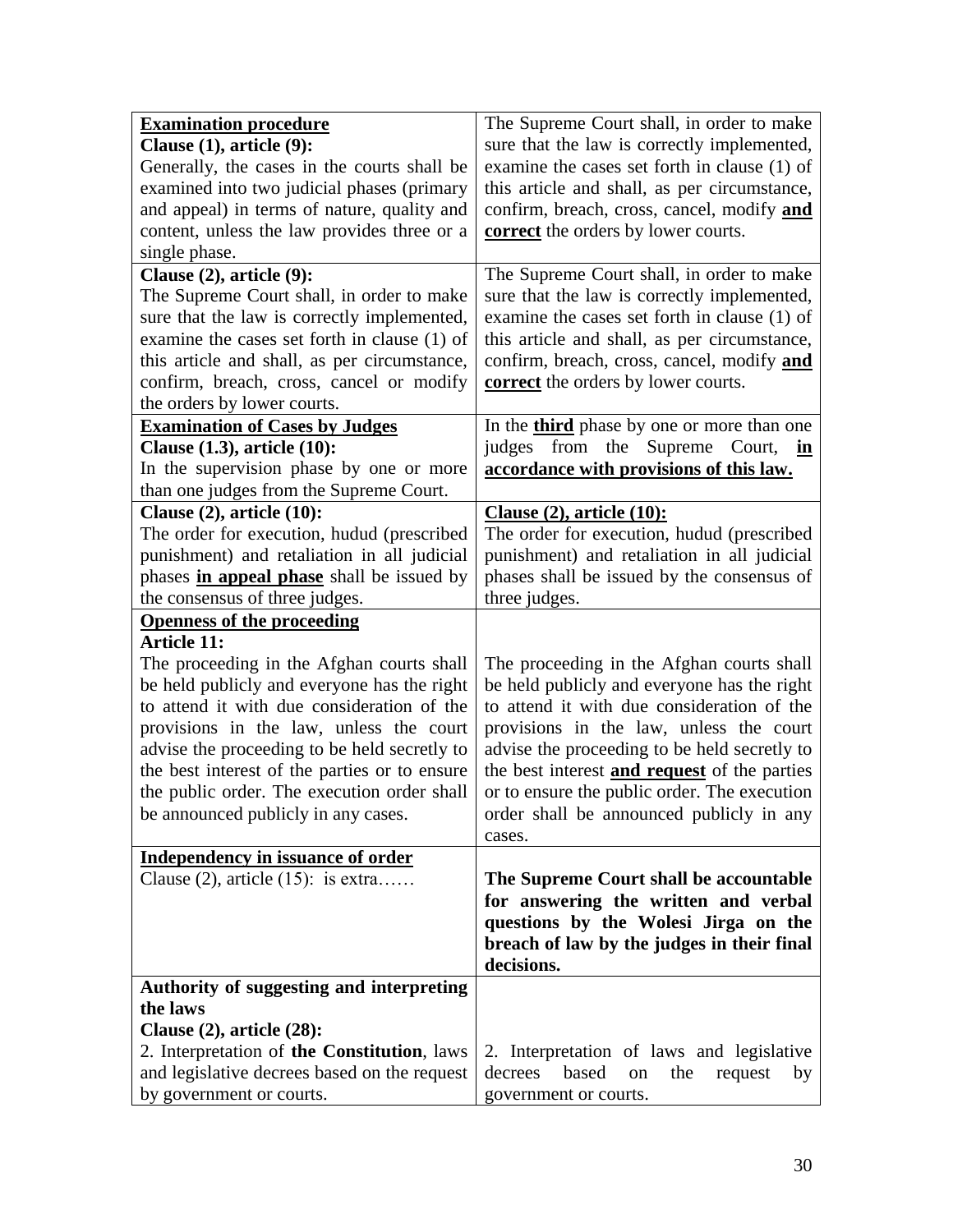| <b>Duration for revision</b>                   |                                                                                     |
|------------------------------------------------|-------------------------------------------------------------------------------------|
| Article 36:                                    |                                                                                     |
| The duration of request for revision on the    | The duration of request for revision on the                                         |
| legal cases between real and corporeal         | legal cases between the real and corporeal                                          |
| persons shall be three months from the date    | persons shall be three months from the date                                         |
| of issuance of the final order. The criminal   | of announcement of the final order. The                                             |
| and public rights cases shall be excluded      | criminal and public rights cases shall be                                           |
| from this provision.                           | excluded from this provision.                                                       |
| <b>Appointment and transfer of Judges and</b>  |                                                                                     |
| <b>Staff</b>                                   |                                                                                     |
| <b>Article 83:</b>                             |                                                                                     |
| The personnel affairs of judges and other      | The personnel affairs of the judges                                                 |
| staff of the judiciary in levels above the     | above and beyond the level/grade shall                                              |
| grade and over shall take place on the         | take place on the recommendation of the                                             |
| approval of the Supreme Court High             | Supreme Court and approval the                                                      |
| Council and endorsement of the President.      | President.                                                                          |
| The Personnel affairs of the judges in         | The judges in level/grade one and lower                                             |
| level/grade one and below and the              | on the recommendation of general                                                    |
| professional and administrative employees      | manager and approval of the high                                                    |
| of the judiciary in level/grade one to five    | council and endorsement of the chief                                                |
| the<br>individual contractors<br>and<br>in     | justice.                                                                            |
| level/grade two and above shall take place     |                                                                                     |
| recommendation<br>of general<br>the<br>on      | The employees and individual contractors                                            |
| administrative manager and approval of         | shall take place in accordance with the civil                                       |
| head of the Supreme Court.                     | servants law.                                                                       |
|                                                |                                                                                     |
| <b>Appreciation letters</b>                    |                                                                                     |
| Clause (2), article 90:                        |                                                                                     |
| $(2)$ The second<br>and third<br>degree        | $(2)$ The<br>third<br>second and<br>degree                                          |
| appreciation letters, acknowledgement          | appreciation letters, acknowledgement                                               |
|                                                | letter and cash rewards to the judges and letter and cash rewards to the judges and |
| administrative staff of the judiciary shall be | administrative staff of the judiciary shall,                                        |
| awarded on the recommendation of heads         | in accordance with the bills, be awarded                                            |
| of the Supreme Court tribunals, general        | on the recommendation of heads of the                                               |
| administrative manager of the judiciary,       | tribunals,<br>Court<br>Supreme<br>general                                           |
| chief judges of appeal courts or heads of      | administrative manager of the judiciary,                                            |
| Supreme Court departments<br>the<br>and        | chief judges of appeal courts or heads of                                           |
| approval of head of the Supreme Court or       | the Supreme Court departments or shall                                              |
| shall directly be awarded to them by head      | directly be awarded to them by head of the                                          |
| of the Supreme Court.                          | Supreme Court.                                                                      |
| <b>Asset registration</b>                      |                                                                                     |
| Article 105:                                   |                                                                                     |
| Courts' judges and officials of documents      | <b>Members of the Supreme Court, courts'</b>                                        |
| and deeds registration departments shall, in   | judges and officials of documents and                                               |